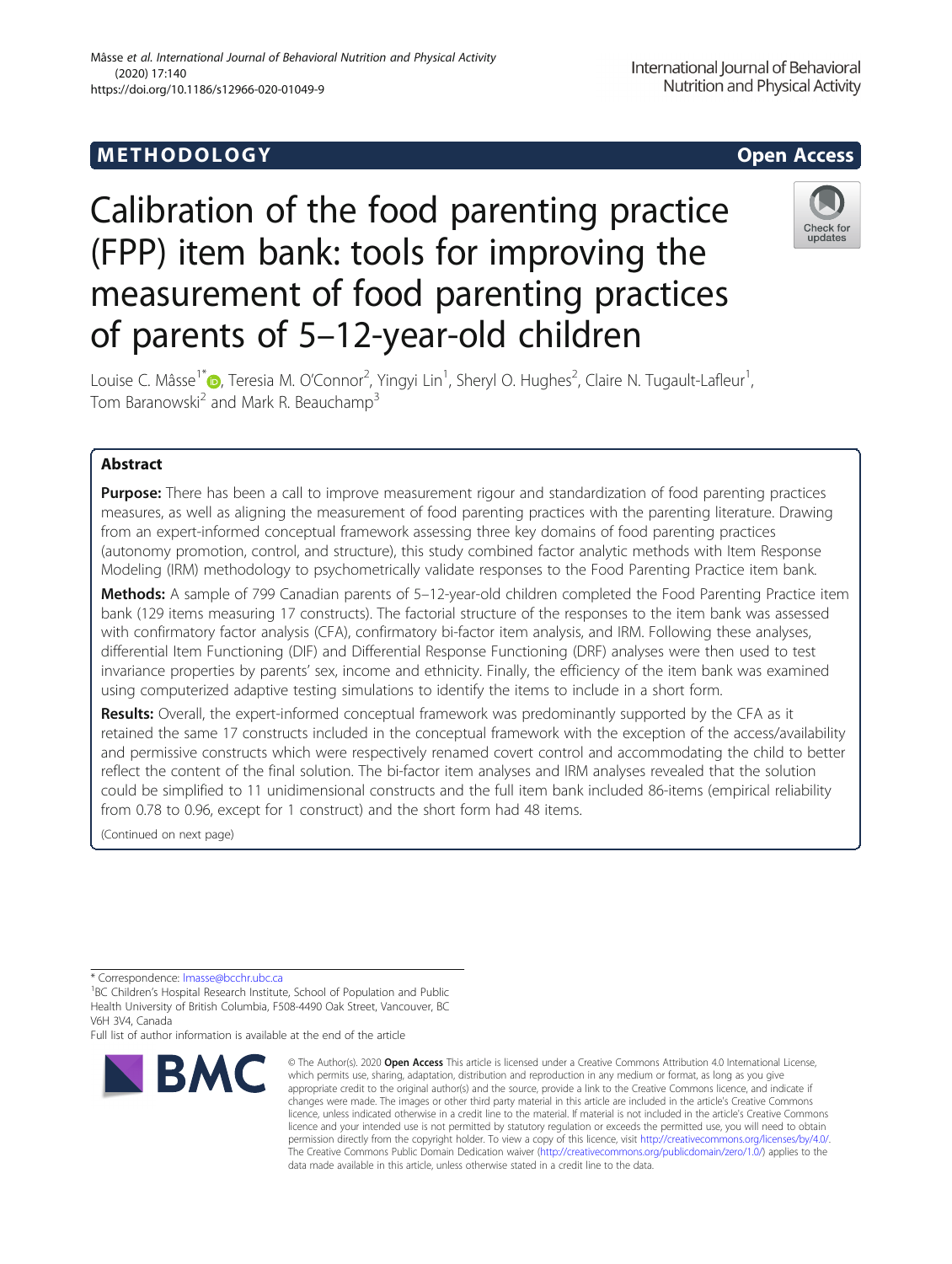# (Continued from previous page)

Conclusion: Overall the food parenting practice item bank has excellent psychometric properties. The item bank includes an expanded version and short version to meet various study needs. This study provides more efficient tools for assessing how food parenting practices influence child dietary behaviours. Next steps are to use the IRM calibrated item bank and draw on computerized adaptive testing methodology to administer the item bank and provide flexibility in item selection.

Keywords: Food parenting practices, Parents, Children, Psychometric, Validity, Measurement, Questionnaire

# Introduction

Children's eating behaviours and dietary intakes are influenced by numerous interacting factors at the individual, household, and broader community and societal levels [[1](#page-14-0), [2](#page-14-0)]. However, the home and family environment are thought to play a particularly important role in influencing children's dietary patterns and weight status. Parents act as gatekeepers and strongly influence the home's physical and social environment through their parenting and dietary behaviours [[3](#page-14-0), [4\]](#page-14-0).

Parenting practices refer to the specific goal directed strategies that parents use to influence their child's behaviours, such as eating [\[5](#page-14-0)]. Food parenting practices represent a wide array of techniques and behaviours used by parents to influence children's diet and/or weight [\[6](#page-14-0), [7](#page-14-0)]. Several salient constructs have been identified including pressure to eat, restriction, monitoring child intake, use of food as a reward, role modelling, food preparation practices, and involving the child in food planning and preparation [\[6\]](#page-14-0). Reviews on the determinants of children's fruit and vegetable consumption have shown that some parenting practice constructs such as parental modelling, availability of vegetables and fruit, food rules and encouragement are consistently associated with higher fruit and vegetable intake [[8](#page-14-0)–[12](#page-14-0)]. However, some of these reviews [\[8](#page-14-0), [10](#page-14-0)] also point to a lack of standardization in how each construct is measured across studies.

A growing number of instruments are available to evaluate how parents influence their children's eating behaviours. A 2013 review paper identified 57 unique instruments to measure food parenting practices [\[13](#page-14-0)]. Three years later, another review identified over 75 published articles concerned with the development of unique food parenting instruments [\[14](#page-14-0)]. There have been several calls to better align instruments evaluating food parenting practices with the parenting literature as a way to bring more rigour and standardization to the measurement of food parenting constructs [[7](#page-14-0), [15,](#page-14-0) [16](#page-14-0)]. In response to these calls, our team engaged with 25 experts from eight countries and drew on concept mapping methods to develop a food parenting practice conceptual framework for 5–12 year old children [[17](#page-14-0)]. The experts were asked to sort 110 food parenting practice concepts that were derived from the literature review and a semi-qualitative study of US and Canadian parents, into meaningful groups or constructs [\[17\]](#page-14-0). A non-

parametric multidimensional scaling analyses with feedback from the expert panel identified a comprehensive concept map that contained 17 constructs based on three key domains of food parenting practices: autonomy promotion, control, and structure. Building on this conceptual framework [\[17](#page-14-0)], the purpose of this study was to assess the psychometric properties of responses to the food parenting practices item bank. Specifically, this study aimed to: 1) validate the factor structure of responses derived from the food parenting practices item bank using the published food parenting practices conceptual framework [[17\]](#page-14-0); 2) examine whether the psychometric properties of the constructs assessed by the food parenting practices item bank are similar by parents' sex, income, and ethnicity; and 3) determine the efficiency of the item bank and whether the constructs can be assessed with fewer items. The ultimate objective of this work is to develop a repository of calibrated items to standardize measurements of food parenting practices for 5–12-year-old children – a period that coincides with children's entry into the school system (pre-school to elementary school).

In this paper, we draw on procedures developed by the NIH PROMIS initiative, a measurement initiative that set the methodology for assessing the reliability and validity of responses derived from an item bank [\[18,](#page-14-0) [19\]](#page-14-0). Specifically, following the NIH PROMIS methods this study used both classical (Confirmatory Factor Analysis - CFA) and advanced psychometric (confirmatory bi-factor item analyses with Item Response Modeling - IRM) methods to develop a more parsimonious way of measuring food parenting practices of parents of 5–12 year-old children – a period in which children remain highly influenced by their caregivers. As the current conceptual framework of food parenting practices [\[17\]](#page-14-0) includes 17 constructs, it is unlikely that many studies will be able to assess all these constructs. Therefore, there is a need to determine whether our conceptual framework can be simplified. While CFA provides an initial assessment of the psychometric properties of a measure, CFA does not provide the process for testing whether strongly related constructs within each domain of food parenting practices are strongly related to a common general construct. Hence, this study used both confirmatory bi-factor item analyses and IRM to test the psychometric properties of the food parenting practice item bank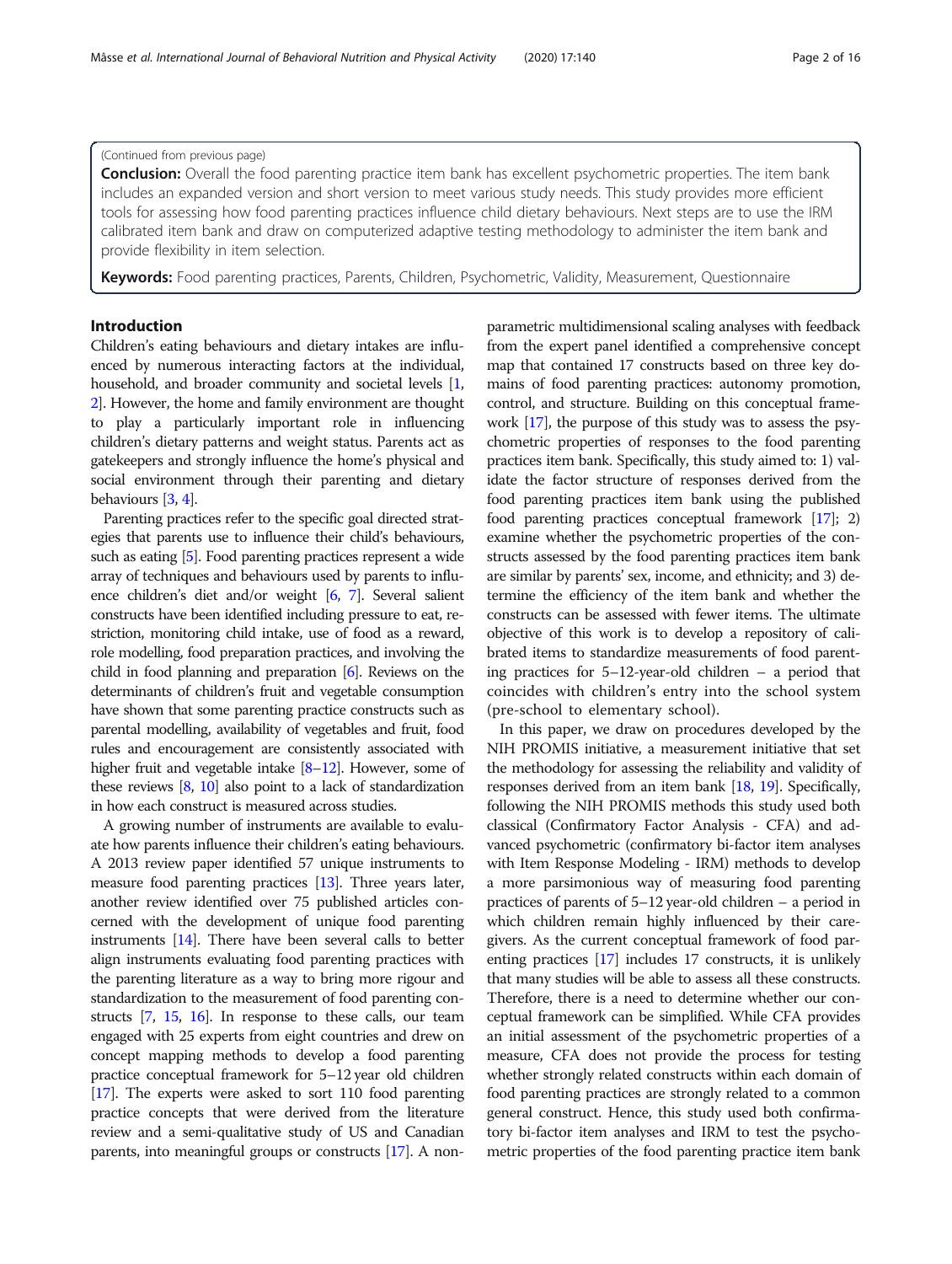to identify a simpler structure and develop shorter measures.

# **Methods**

# **Participants**

Parents of 5–12-year-old children were recruited by a Canadian marketing research company (Insight West, British Columbia, Canada) using their web-based panel members. Potential participants were first screened by Insight West to determine their eligibility for this study which included: being a parent or guardian of a 5–12-year-old child and not having a child with a condition that would severely limit their diet. A quota sampling approach was used to ensure adequate representation by parents' sex, income (using the 2015 median income of Canadian parents), education, and ethnicity (Caucasian, East/Southeast Asian, South/ West Asian and others) as well as by characteristics of the child (age group - 5 to 9 and 10 to 12 years of age). The sampling strategy aimed for a 50% split by parents' sex and ethnicity (i.e., 50% non-Caucasian) and child age group. For parent's education (bachelor and above or below) and income (CAD \$80,000 and above or below, where \$80,000 represent the median income of dual household families) the quota was relaxed to allow for a 40 to 60% split. A

**Table 1** Demographic characteristics of participants ( $N = 799$ )

quota sampling strategy was used to ensure enough sample diversity was present to test whether the psychometric properties of the food parenting item bank are stable in relation to characteristics of the respondents. Note that only one member of a household participated in the study and as such, the mothers and fathers that participated were not from the same household.

In total, 799 parents met the eligibility criteria and completed the online questionnaire (see Table 1). Data were collected from September 2017 to January 2018 and the protocol was approved by the University of British Columbia Research Ethics Board. Potential participants consented to be part of the web-based panel and consented to be part of the study before they completed the online questionnaire.

## Measures

Development of the item bank followed the process used by the NIH-PROMIS initiative [\[19](#page-14-0)]. which consists of: 1) identifying existing items from the literature and supplementing the item pool, 2) following a binning (i.e., grouping items that measure the same construct and area) and winnowing (i.e., selecting the items that best represent the constrict and area) process to reduce the

|                                 |                                                          | % or Mean (SD) |
|---------------------------------|----------------------------------------------------------|----------------|
| Parent Sex ( $N = 799$ ) Female |                                                          | 50.1%          |
| Parent Age ( $N = 799$ )        |                                                          | 33.1(8.5)      |
| Marital status ( $N = 799$ )    | Married or common law                                    | 86.0%          |
|                                 | Separated or divorced or widowed                         | 9.0%           |
|                                 | Never married                                            | 5.0%           |
| Ethnicity ( $N = 799$ )         | Caucasian                                                | 50.7%          |
|                                 | Asian                                                    | 22.3%          |
|                                 | South Asian                                              | 15.6%          |
|                                 | Other                                                    | 11.4%          |
| Education ( $N = 600$ )         | High school or less                                      | 13.0.0%        |
|                                 | Certificate non-university or some college or university | 30.2%          |
|                                 | Bachelor's degree                                        | 30.8%          |
|                                 | Postgraduate degree                                      | 19.0%          |
|                                 | Professional degree                                      | 6.0%           |
| Income $(N = 799)$              | Less than \$50,000 Cdn                                   | 21.9%          |
|                                 | \$50,000-69,999 Cdn                                      | 20.7%          |
|                                 | \$70,000-79,999 Cdn                                      | 11.4%          |
|                                 | \$80,000-99,999 Cdn                                      | 18.7%          |
|                                 | \$100,000-124,999 Cdn                                    | 12.3%          |
|                                 | \$125,000 Cdn or higher                                  | 15.2%          |
| Child Sex ( $N = 799$ ) Female  |                                                          | 44.1%          |
| Child age $(N = 799)$           | 5-9 year old                                             | 49.8%          |
|                                 | 10-12 year old                                           | 50.2%          |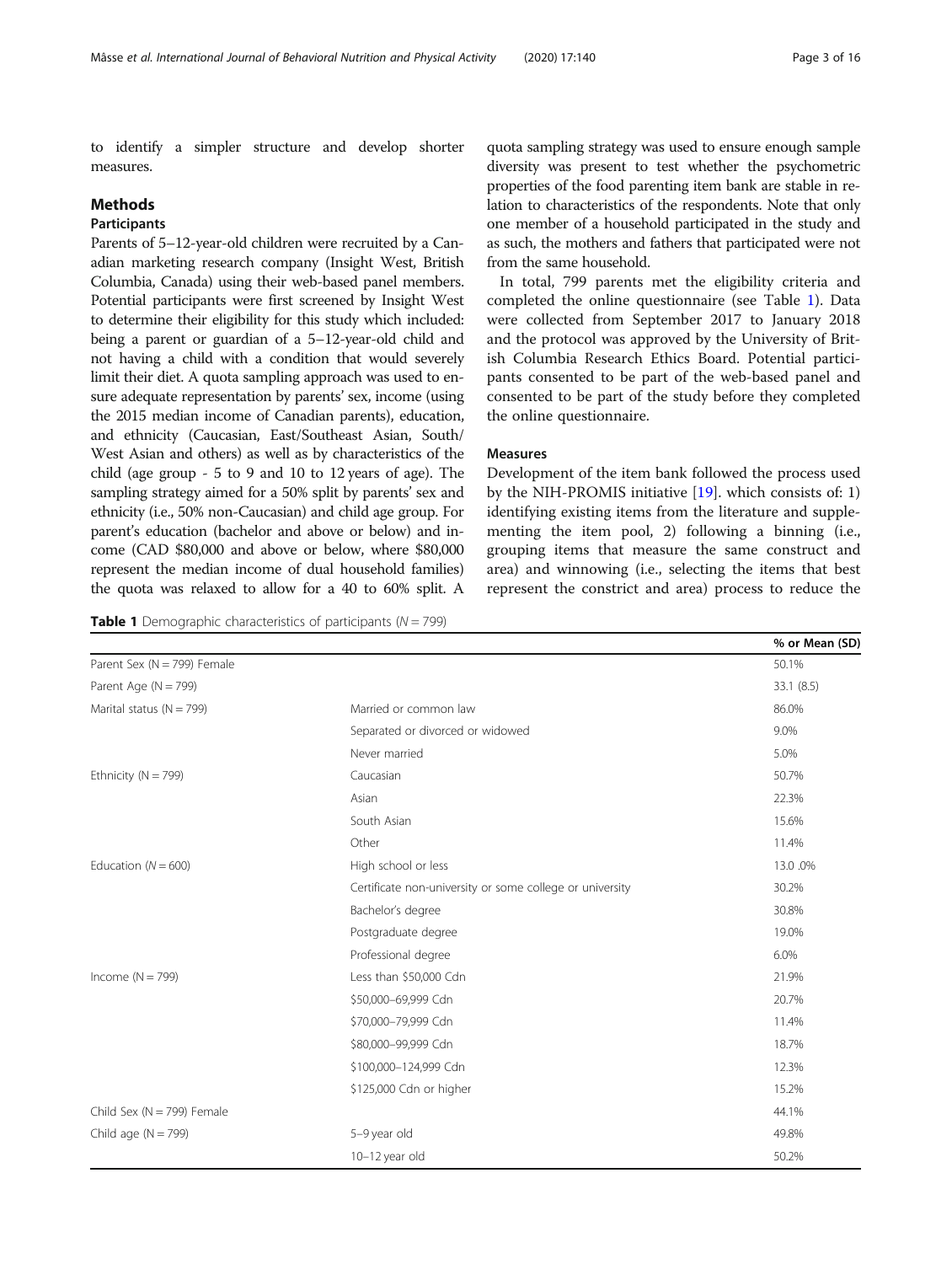pool of items into representative items as well as assigning it to the proper dimension it assesses; 3) standardizing the items; 4) involving experts in the review process; 5) conducting cognitive interviews with participants, and 6) finalizing the item bank [[17\]](#page-14-0).

As part of the development of the food parenting practices conceptual framework, our team conducted a literature review of food parenting practices measures and retrieved 1392 items from 79 measures [[14](#page-14-0)]. In addition, we conducted an online open-ended qualitative survey among 135 parents which resulted in identifying 1985 unique food parenting practices  $[14]$  $[14]$ . Using the NIH-PROMIS binning and winnowing process, the items gathered from the literature and parent responses were reduced into unique representative items which were then reviewed by 25 experts using concept mapping analyses to derive the conceptual framework for the food parenting practices item bank (see [[17\]](#page-14-0) for further details). Using the expert-endorsed conceptual framework, the items from the literature and the parent responses were used as input to develop the food parenting practices item bank. LCM and TO operationalized the content of the item bank to ensure the constructs matched the operational definition of the conceptual framework and selected the most appropriate items. Items were selected to represent the breath of the content but eliminated redundancy in content. As the items were taken from various sources, the items and responses format were standardized. The initial item bank was reviewed by the larger team of investigators (MB, SH, and TB) and were iteratively modified until the team converged and agreed on the content of the item bank.

The resulting item bank included 129 items covering the 17 constructs that measured three key domains of parenting practices, namely autonomy promotion, control, and structure. The autonomy support domain included three constructs (22 items) that measured: 1) Child in $volvement - 4$  items measuring whether parents actively involve their child in meal preparation; 2) Encourage healthy eating – 5 items measuring whether parents suggest their child eat healthy foods without being forceful; and 3) Education/reasoning – 13 items measuring whether parents educate or use games to teach their child about the nutritional value of foods and beverages.

The control domain included five constructs (37 items) that measured: 1) Restriction for weight  $-5$  items measuring whether certain foods or beverages are restricted or discouraged to control their child's weight; 2) Using food to control negative emotion  $-5$  items measuring whether foods are used to manage their child's negative emotions (e.g., providing food for comfort when the child is upset or hurt); 3) Threats and bribes – 10 items measuring whether food is taken away as a results of bad behaviour or used as a reward for good behaviour; 4) Pressure to eat

– 12 items measuring whether their child is forced or told to eat certain foods and/or clean their plate without taking into account the satiety level of the child; and finally, 5) Intrusive control – 5 items measuring whether parents dictate what their child should eat and get their child to eat things without their knowledge.

The structure domain included nine constructs (70 items) that measured: 1) *Modeling*  $-5$  items measuring whether parents engaged in specific food-related behaviours that may be emulated by their child; 2) Prompt to eat  $-6$ items measuring whether parents suggest but do not force their child to eat certain foods; 3) Food preparation  $-10$ items measuring the strategies parents use to plan and make healthful meals or snacks; 4) Exposure to variety/selection – 6 items measuring whether parents repeatedly exposes their child to nutritious and varied foods; 5) Rules and limits – 12 items measuring whether parents have expectations or boundaries around the quantity or quality of foods consumed; 6) Redirection and negotiation – 5 items measuring whether parents engage with their child to distract or negotiate to take their child's mind off consuming certain foods or beverages without being forceful; 7) Meal routines – 9 items measuring whether parents have set routines around meal times and snacks; 8) Food Accessi $bility/availability - 9$  items measuring whether certain foods are brought in the home and whether it is readily accessible; and 9) Permissive feeding  $-8$  items measuring whether parents allow their child to control the quantity and quality of foods eaten without setting expectations.

The food parenting practices item bank was then cognitively tested with 11 parents using a combination of thinkaloud and probing protocols [\[20](#page-15-0)]. The think-aloud protocol asked parents to read each item, paraphrase the question, and explain why they chose a specific response. The probing protocol asked parents to complete one section of questions first. Then parents were asked probing questions to test their understanding of the item(s) they struggled to answer. The items were iteratively modified during this process and reviewed by the research team before administration.

As the food parenting practices questionnaire was large (129 items), the questionnaire was administered to the same sample of parents in two waves approximately one week apart (i.e., receiving half of the items on the first week and the remaining week receiving the other items). Items were administered online in blocks of about 10–20 items which were randomly administered to change the order of administration.

# Analyses

Figure [1](#page-4-0) summarizes the analytical steps used to assess the psychometric properties of the food parenting practices item bank.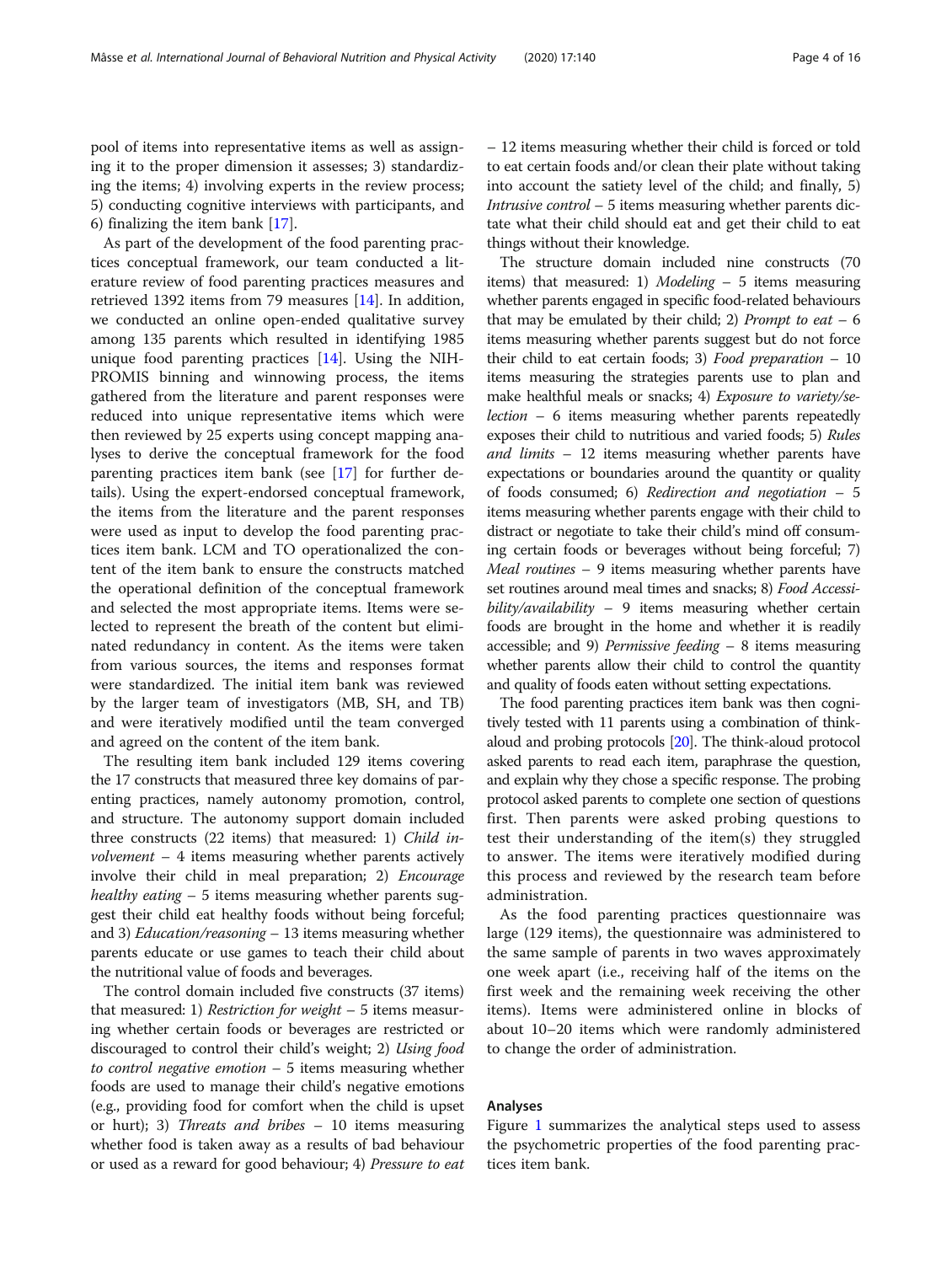<span id="page-4-0"></span>

# Validating the factorial structure of the food parenting practices item bank (aim 1)

This was a three-step process which started with a CFA, followed by a confirmatory bi-factor item analysis, and then an IRM analysis. As the CFAs were followed by bifactor item analyses, the analyses had to be conducted for each of the three domains of food parenting practices separately (autonomy promotion, control, and structure). The CFA assessed whether the factorial structure of measures derived from the food parenting practices item bank conformed with the initial Food Parenting Practices conceptual framework which was described in the measurement section. If the constructs within a domain were highly correlated  $(r > .70)$ , the CFA was followed by a confirmatory bi-factor item analysis to determine whether a simpler structure exists. These analyses tested whether a general construct could be used to simplify the structure of the initial conceptual framework.

The CFA and confirmatory bi-factor item analyses used the MPlus version 8 software [[21](#page-15-0)]. Given the ordinal nature of the response, the weighted least squares mean and variance-adjusted (WLSMV) estimation method was used with a full information procedure [\[22\]](#page-15-0). To assess CFA model fit the following indices were evaluated: Steiger's Root Mean Square Error of Approximation (RMSEA), with an upper value of 0.08 to 0.10 indicative of a good fit; the Comparative Fit Index (CFI) with values  $\geq 0.95$  suggestive of an acceptable fit; and the weighted root mean square residual (WRMR) with a value closer to 1 suggestive of an excellent fit [\[23](#page-15-0)–[26\]](#page-15-0). For the confirmatory bi-factor item analyses, the Explained Common Variance for a Single Item (I-ECV) index was used to assess whether the items loaded on the general construct [I-ECV = (loadings of the general construct)<sup>2</sup> / ((loadings of the general construct)<sup>2</sup> + (loadings of the specific construct)<sup>2</sup>)] [[27](#page-15-0)]. Item with I-ECV  $\geq$ 0.70 and/or factor loading on the general construct ≥.50 were candidate items for the general construct. In rare instances, an item with lower I-ECV was kept for conceptual reasons (i.e., thought to represent an important aspect of the construct not measured by other items).

As a final step in the assessment of the psychometric property of the food parenting practices item bank, the constructs were analyzed with Item Response Modeling (IRM) using the MIRT package in R software [[28](#page-15-0)]. These analyses served to confirm the unidimensionality of the initial or simplified factor structure, to confirm whether any items remaining in the item bank were locally dependent. Local dependence occurs when the items are similar and found to not contribute broader content to the construct. Overall fit of the IRM model is assessed with the  $M<sup>2</sup>$  statistic (which is a variant of the  $\chi^2$  statistic), RMSEA, CFI, and Standardized Root Mean Square residuals (SRMR – where values between 0.05 to 0.08 are indicative of a good fit) [[29](#page-15-0)]. In the context of this study, evaluation of the fit statistics of the IRM analyses was secondary, as overall fit was assessed with either CFA and/or confirmatory bi-factor item analyses. Instead, the primary aims of these analyses were to assess local dependence after the IRM model was fitted (which is considered meaningful when any residual correlations are greater than .25). Any items found to be locally dependent were evaluated to determine whether its content conceptually overlapped with another item. If it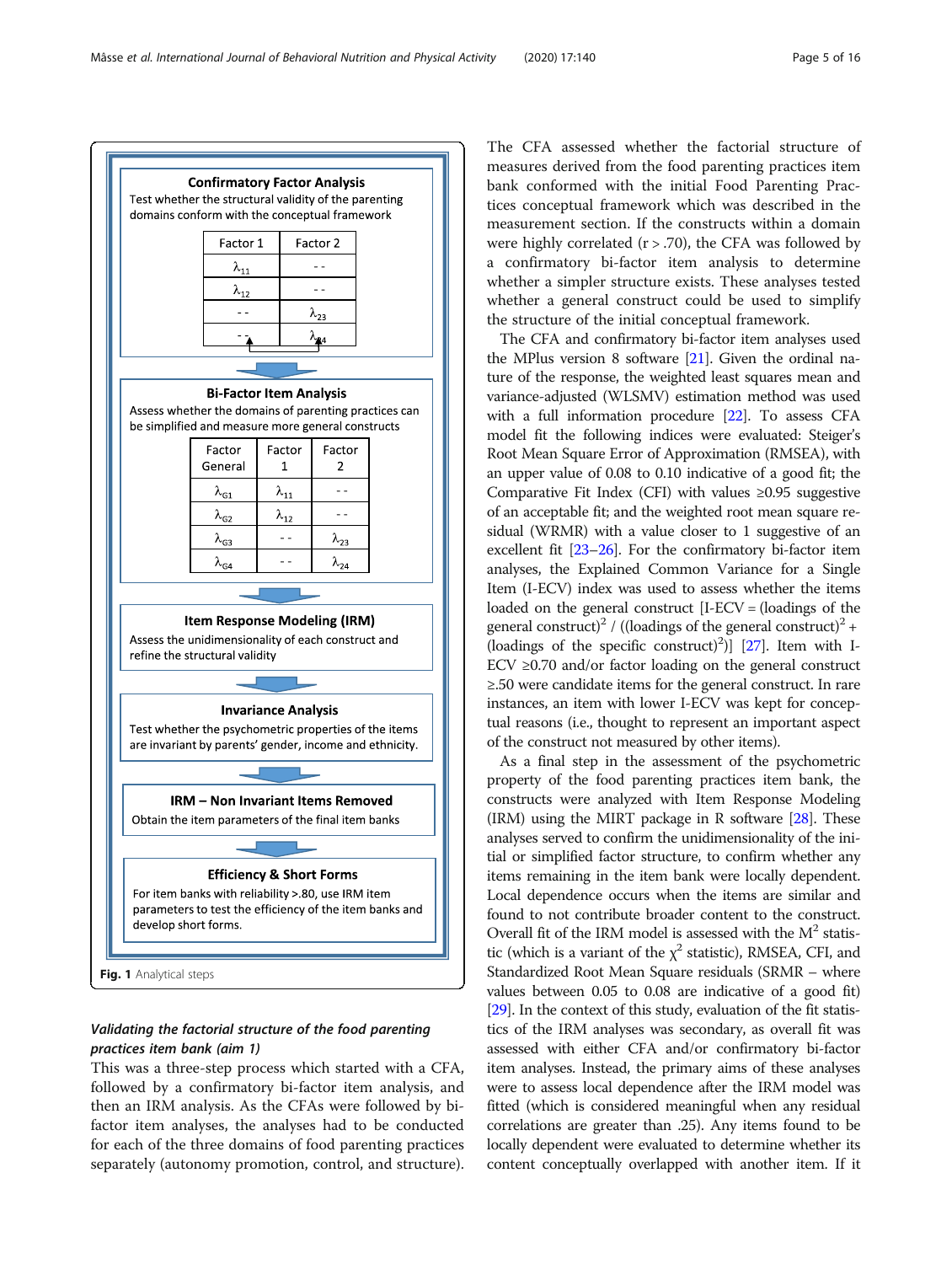did, one item in a pair was deleted and the model was rerun to determine whether any local dependence remained. Cronbach alphas and IRM reliability (similar to Cronbach alpha except it assumes the data are ordinal) of the final scales were reported.

## Invariance analyses (aim 2)

Once the factor structure of the food parenting practices item bank was validated, the next step was to assess whether the psychometric properties of the items were invariant by parents' sex, income, and ethnicity. Following Chalmers's procedures [\[28\]](#page-15-0), the analyses assessed whether any items had any significant Differential Item Functioning (DIF). Since these analyses are highly affected by sample size and the DIF identified may not be meaningful, the analyses were followed by a Differential Response Functioning (DRF) analyses [\[28\]](#page-15-0). This analysis tested for two types of DRF, whether the DRF was constant or inconsistent across the scores on a given construct. The DIF and DRF analyses examined the invariance properties of the items by parents' sex (male vs female), income (low vs high based on the 2015 median income of Canadian parents), and ethnicity (Caucasian vs non-Caucasian). Any items that exhibited significant DRF ( $p < .01$ ) were removed from the item bank and IRM results were re-run without these items.

#### Efficiency and short forms (aim 3)

The last step in the analyses was to determine the efficiency of the item bank that had reliability > 0.80. The IRM results, specifically the item parameters (i.e., item discrimination and difficulty parameters) served as input for estimating the efficiency and the number of items needed to retain a reliability of 0.80. The output from the IRM analyses were imported into the Firestar software [[30\]](#page-15-0). Firestar uses Computerized Adaptive Testing simulations for graded response models to test the efficiency of the item bank and employs the maximum posterior weighted information function to determine the items that maximize the reliability of the item bank.

# Results

Autonomy promotion domain of food parenting practices The hypothesized 3-factor model for the Autonomy Promotion domain (child involvement, encourage healthy eating, and education/reasoning) did not fit the data (Table [2](#page-6-0)). However, an adequate fit was achieved with a revised 3 factor model that deleted four highly correlated items. Two of the constructs within the Autonomy Promotion domain were highly correlated  $(r = 0.88$  between encourage healthy eating and education/reasoning). Therefore, a bi-factor item analysis was run to determine whether these two constructs measured a general construct. The bi-factor analysis supported combining the encourage and education/reasoning constructs (14 items) and keeping the child involvement construct (4 items) as a separate factor. As this made conceptual sense, the combined general construct was labeled autonomy support and included 18 items (see solution in Table [3](#page-7-0) and Additional file [1:](#page-14-0) Appendix A). The IRM analyses supported the factorial structure of the constructs and no DRF were found.).

# Control domain of food parenting practices

The hypothesized 5-factor model for the Control domain (restriction for weight, using food to control negative emotions, threats and bribes, pressure to eat, and intrusive control) did not fit the data (Table [2\)](#page-6-0). A revised model that retained 5 factors but dropped 6 items (as the items had high correlated error terms with other items or did not load highly on the hypothesized factors) resulted in an adequate fit (Table [2\)](#page-6-0). As the five constructs were highly correlated (correlations ranging from .55 to .89), a bi-factor item analysis was run forcing all the items to load on one general construct. The bi-factor item analysis solution had an adequate fit but only four of the five constructs loaded onto the combined general construct labelled coercive control (namely pressure to eat, using food to control for negative emotions, threats and bribes, and intrusive control). The restriction for weight remained its own construct. The IRM analyses supported the unidimensionality of the directive control (23 items) construct and dropped one item from the restriction for weight (4 items) construct. No items were found to have any DRF (see Table [2\)](#page-6-0). Solution is shown in Table [3](#page-7-0) and Additional file [1:](#page-14-0) Appendix C.

### Structure domain of food parenting practices

As shown in Table [2](#page-6-0), the hypothesized 9-factor model for the Structure domain (prompt to eat, rules and limits, permissive feeding, food accessibility/availability, food preparation, modeling, exposure to variety/selection, meal routines and redirection and negotiation) did not fit the data. Any attempts to modify the hypothesized model by evaluating the modification indices did not yield an adequate fit; therefore, each construct was evaluated separately and then a larger model was rerun. A revised 9-factor model that dropped 29 items had an adequate fit (Table [2\)](#page-6-0). The revised solution retained the factorial structure of the hypothesized solution, except the food accessibility/availability and the permissive constructs were relabeled as covert control and accommodate the child respectively to better reflect the items.

Since the correlations among some constructs were high  $(r > 0.70)$  for the CFA solutions, two bi-factor item analyses were run to verify whether a simpler solution existed. The first bi-factor item analysis that combined modeling and prompt to eat  $(r = 0.79)$  was supported (see Table [2](#page-6-0)) and the combined general construct was labeled as nondirective support. The second bi-factor analysis that combined meal preparation and exposure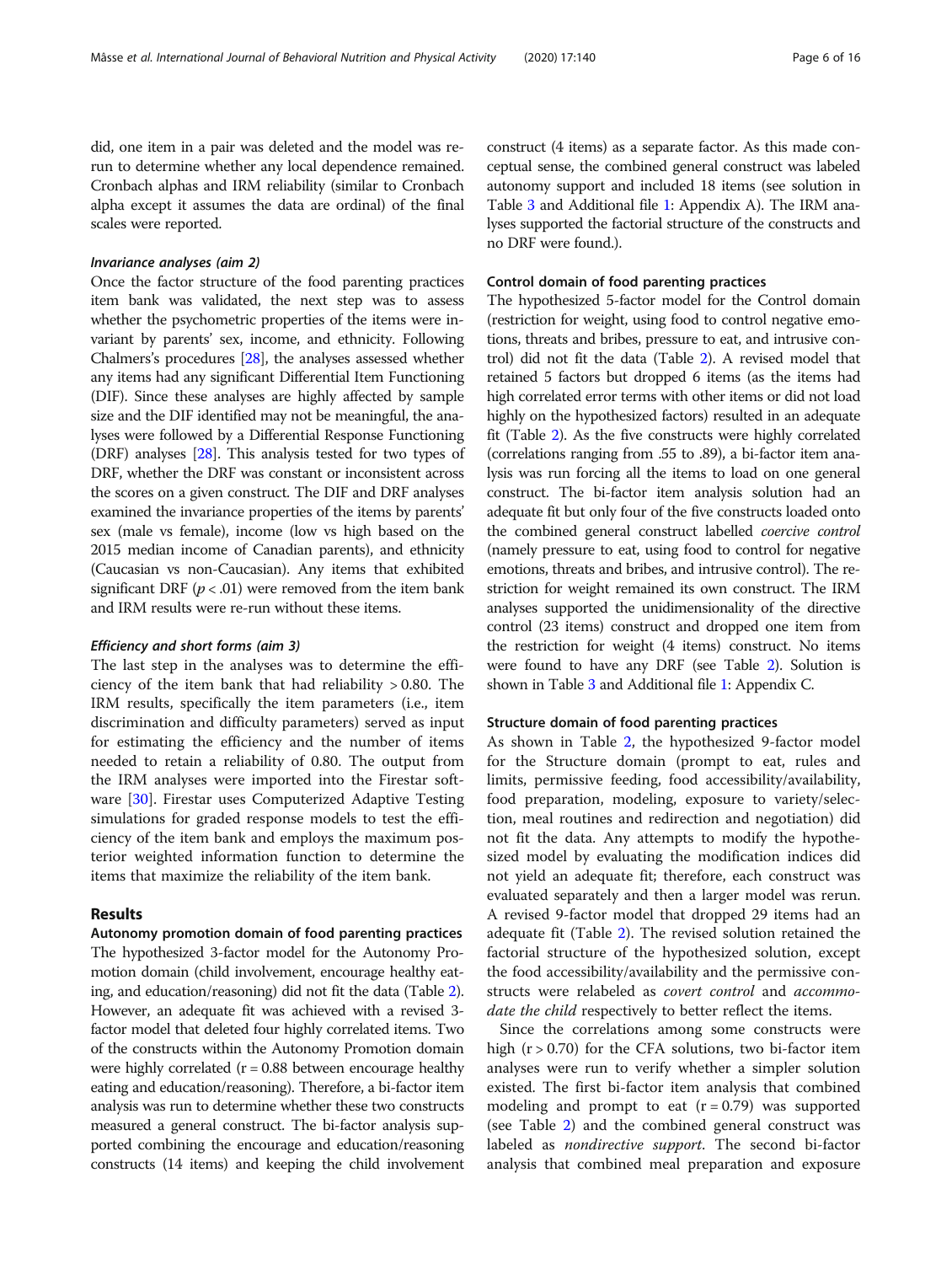<span id="page-6-0"></span>Table 2 Fit statistics for the Confirmatory Factor Analyses (CFA), Bi-factor Item Analyses (Bi-Factor), Item, and Response Modeling Analyses (IRM) for the three domains of food parenting practices

| <b>AUTONOMY PROMOTION FOOD PARENTING DOMAIN</b> |                                                      |                                                      |            |             |                             |
|-------------------------------------------------|------------------------------------------------------|------------------------------------------------------|------------|-------------|-----------------------------|
| CFA / Bi-Factor                                 | $x^2$                                                | <b>RMSEA [90% CI]</b>                                | <b>CFI</b> | <b>WRMR</b> |                             |
| CFA - Hypothesized 3-factor model               | $x^2$ (df = 206) = 2294, $p < .05$                   | $.113$ $[.111 - .117]$                               | .88        | 2.59        | Poor fit                    |
| CFA - Revised 3-factor model                    | $x^{2}(df = 132) = 782$ , p < .05                    | .079 [.073-.084]                                     | .95        | 1.68        | Adequate fit                |
| Bi-Factor: Autonomy support                     | $x^2$ (df = 117) = 658 p < .05                       | .076[.071-.082]                                      | .96        | 1.32        | Adequate fit                |
| IRM                                             | M <sup>2</sup>                                       | <b>RMSEA [90% CI]</b>                                | CFI        | <b>SRMR</b> | LD / DRF                    |
| IRM: Autonomy support                           | $M^{2}(df = 35) = 118 p < .05$                       | $.063$ $[.051 - .076]$                               | .92        | .07         | Borderline LD<br>No DRF     |
| IRM: Child involvement                          | Fit indices not computed when items are less than 10 |                                                      |            |             | No LD / No DRF              |
| <b>CONTROL FOOD PARENTING DOMAIN</b>            |                                                      |                                                      |            |             |                             |
| CFA / Bi-Factor                                 | $x^2$                                                | <b>RMSEA [90% CI]</b>                                | <b>CFI</b> | <b>WRMR</b> |                             |
| CFA - Hypothesized 5-Factor Model               | $x^{2}(df = 619) = 5893$ , p < .05                   | $.103$ $[.101 - .106]$                               | .89        | 2.88        | Poor fit                    |
| CFA - Revised 5-Factor Model                    | $x^2$ (df = 424) = 2082, p < .05                     | .070 [.067-.073]                                     | .96        | 1.70        | Adequate fit                |
| Bi-Factor: Coercive control                     | $x^2$ (df = 403) = 2514, p < .05                     | .081 [.078-.084];                                    | .95        | 1.89        | Adequate fit                |
| IRM                                             | M <sup>2</sup>                                       | <b>RMSEA [90% CI]</b>                                | <b>CFI</b> | <b>SRMR</b> | LD / DRF                    |
| IRM: Coercive control                           | $M^2(df = 161) = 910$ , p < .05                      | .076 [.071 -. 081]                                   | .96        | .05         | No LD /No DRF               |
| IRM: Restrict for weight                        |                                                      | Fit indices not computed when items are less than 10 |            |             |                             |
| STRUCTURE FOOD PARENTING DOMAIN                 |                                                      |                                                      |            |             |                             |
| CFA / Bi-Factor                                 | $x^2$                                                | <b>RMSEA [90% CI]</b>                                | <b>CFI</b> | <b>WRMR</b> |                             |
| CFA - Hypothesized 9-factor model               | $x^{2}(df = 2309) = 14,889, p < .05$                 | .083 ([.081-.084]                                    | .61        | 3.30        | Poor fit                    |
| CFA - Revised 9-factor model                    | $x^2$ (df = 743) = 2428, p < .05                     | $.053$ $[.051 - .056]$                               | .91        | 1.67        | Adequate fit                |
| Bi-Factor: Nondirective support                 | $x^{2}(df = 12) = 56$ , p < .05                      | .079 [.059-.100]                                     | .99        | 0.61        | Adequate fit                |
| Bi-Factor: Provide healthy eating opportunities | $x^2$ (df = 18) = 47, p < .05                        | .045 [.030-.061]                                     | .99        | 0.56        | Adequate fit                |
| IRM                                             | M <sup>2</sup>                                       | <b>RMSEA [90% CI]</b>                                | <b>CFI</b> | <b>SRMR</b> | LD / DRF                    |
| IRM Nondirective support                        | Fit indices not computed when items are less than 10 |                                                      |            |             | Borderline LD<br>No DRF     |
| IRM Provide healthy eating opportunities        | Fit indices not computed when items are less than 10 |                                                      |            |             | No LD<br>1 DRF by ethnicity |
| IRM Rules and limits                            | Fit indices not computed when items are less than 10 |                                                      |            |             | No LD / No DRF              |
| <b>IRM Redirection</b>                          | Too few items for IRM and DRF analyses               |                                                      |            |             |                             |
| <b>IRM Meal routines</b>                        | Fit indices not computed when items are less than 10 |                                                      |            |             | No LD / No DRF              |
| <b>IRM Covert control</b>                       | Fit indices not computed when items are less than 10 |                                                      |            |             | 1 LD / No DRF               |
| IRM Accommodating the child                     | Fit indices not computed when items are less than 10 |                                                      |            |             | No LD / No DRF              |

 $\chi^2$  / M<sup>2</sup> = Chi-square; RMSEA = Root Mean Square Error of Approximation; 90% Cl: 90% Confidence Interval, where upper 90%CI less than .10 is indicative of a good fit; CFI = Comparative Fit Index, where values between .90 to 95 are indicated of a good fit; WRMR = Weighted Room Mean Residual, where values less than 2.0 are indicate of a good fit. SRMR = Standardized Root Mean Residual, where values less than .08 are indicative of a good fit; LD = Local Dependence; DRF: Differential Response Functioning

to variety/selection  $(r = 0.97)$  was supported (see Table 2) and the general construct was labeled Providing healthy eating opportunities.

As a result of the IRM and invariance analyses, one more item was dropped. Item 27, which assessed whether the child is exposed to foods from different countries or cultures, was dropped because DRF was significant by ethnicity. The solution is shown in Table [3](#page-7-0) and Additional file [1](#page-14-0): Appendix A.

For comparison purposes, Table [4](#page-10-0) shows how the food parenting practice item bank results align with our

conceptual framework based on expert input [[17\]](#page-14-0) and Vaughn and colleagues content map [[6\]](#page-14-0). Overall, the CFA results show the findings align closely with our conceptual framework with the exception of two constructs that were renamed to better reflect the content of these constructs (namely covert control and accommodate the child). Importantly, Table [4](#page-10-0) shows how the structure of our conceptual framework could be further simplified by measuring broader constructs identified by the bi-factor item analyses and IRM analyses in 11 constructs (see Table [4](#page-10-0)).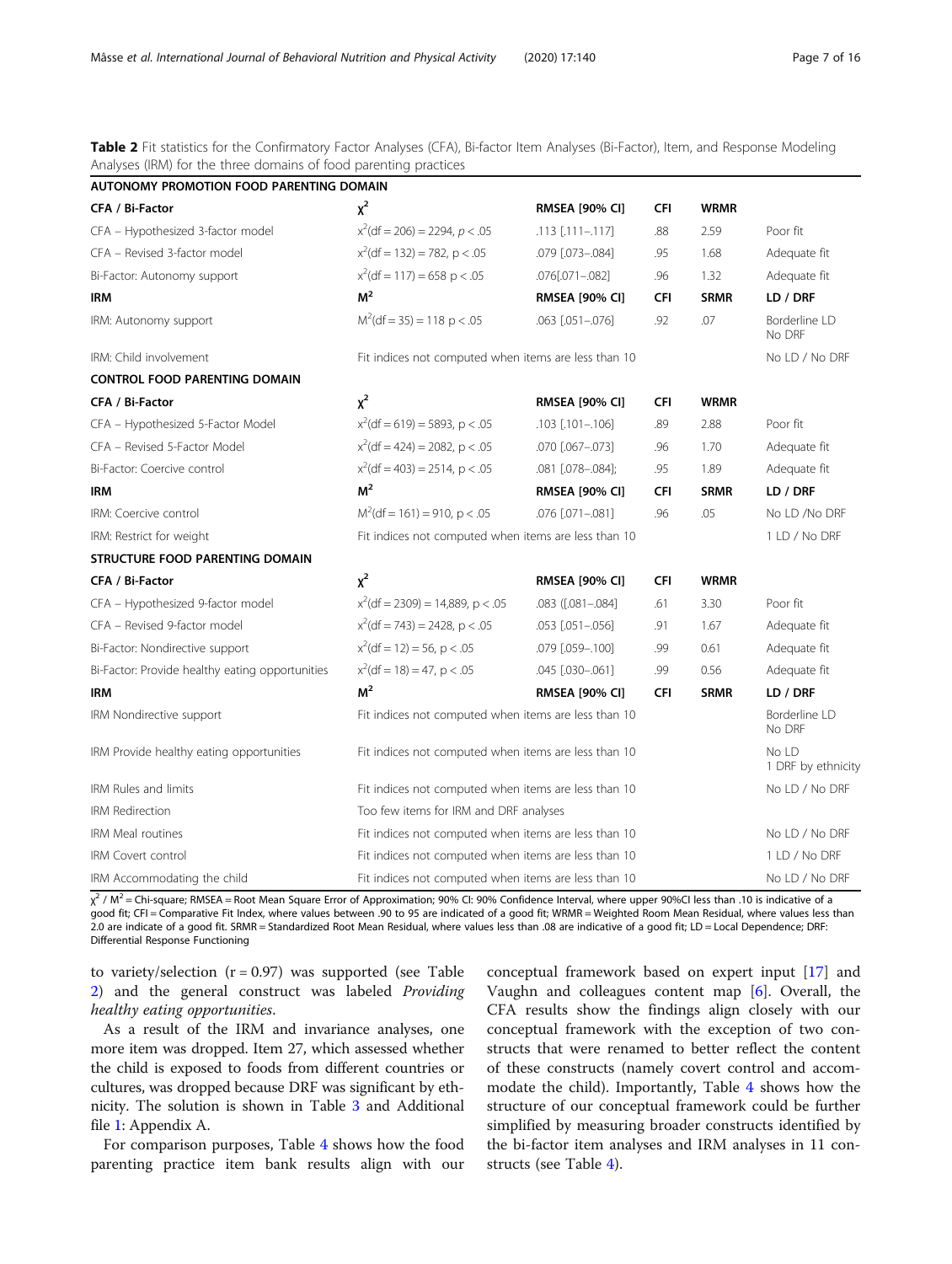14 Reduce TV/ videogame if child does not

finish meal

| Items                                                             | <b>CFA</b>                        |     | <b>Bi-Factor Item Analysis</b> |     |                  | Drop |
|-------------------------------------------------------------------|-----------------------------------|-----|--------------------------------|-----|------------------|------|
|                                                                   | <b>Constructs</b><br>(Cronbach α) | λ   | Constructs                     | λ   | ŀ.<br><b>ECV</b> | code |
| AUTONOMY PROMOTION FOOD PARENTING DOMAIN                          |                                   |     |                                |     |                  |      |
| 1 Have your child help prepare dinner meals                       | Child                             | .87 | Child involvement              | .22 | .06              |      |
| 2 Have your child help you prepare vegetable<br>dishes            | Involvement<br>(.75)              | .93 |                                |     | .27 .09          |      |
| 3 Give your child a choice of veggies to eat<br>at dinner         |                                   | .59 |                                |     | .27 .24          |      |
| 4 Ask your child's opinion about what to make<br>for meals        |                                   | .48 |                                | .26 | .37              |      |
| 5 Serve healthy foods (veggies) in the way child<br>likes         | Encourage<br>(77)                 |     | .65 Autonomy support           | .59 | .83              |      |
| 8 Tell child you like it and that he or she might<br>like it also |                                   | .83 |                                |     | .74 .78          |      |
| 9 Say something nice if child taste a NEW<br>vegetable / food     |                                   | .82 |                                |     | .72. .78         |      |
| 10 Tell your child that colorful veggies are healthier            | Education / reasoning             | .72 |                                |     | .69 .91          |      |
| 11 Read food labels to help child choose healthier<br>options     | (.91)                             | .67 |                                |     | .63 .81          |      |
| 12 Explain that eating healthy food gives more<br>energy          |                                   | .80 |                                | .85 | .96              |      |
| 13 Explain how good it is to eat or taste vegetable               |                                   | .83 |                                |     | .87.97           |      |
| 14 Will do better in school by eating healthier/<br>veggies       |                                   | .75 |                                |     | .74 .98          |      |
| 16 Teach your child to stop eating when full                      |                                   | .66 |                                | .59 | .65              |      |
| 17 Give child ideas on how to make healthy<br>food choices        |                                   | .79 |                                | .76 | .88              |      |
| 18 Explain your reasons for food rules tell                       |                                   | .76 |                                | .73 | .89              |      |
| 20 Explain that treats are sometimes food                         |                                   | .63 |                                |     | .62 .97          |      |
| 21 Teach your child to eat food from all the food<br>groups       |                                   | .65 |                                |     | .63 .91          |      |
| 22 Help child set goals to eat more veggies/<br>healthier         |                                   | .76 |                                |     | .70 .75          |      |
| <b>CONTROL FOOD PARENTING DOMAIN</b>                              |                                   |     |                                |     |                  |      |
| 1 Keep away from specific sweet or salty treats                   | Restriction for weight            |     | .52 Restriction for weight     |     | .34 .40          |      |
| 2 Keep a record of how much your child eats                       | (.80)                             | .86 |                                |     | .62 .55          |      |
| 3 Not allow child to take second helpings at dinner               |                                   | .84 |                                | .60 | .52              |      |
| 4 Decide how much/how often your child eats                       |                                   | .53 |                                | .34 | .26              | LD   |
| 5 Talk to your child about dieting/loosing weight                 |                                   | .88 |                                | .63 | .55              |      |
| 6 Give sweet or salty treat to make your child feel               | Use food to control negative      | .90 | Coercive control               | .81 | .79              |      |
| 7 Offer a treat when child is worried/stressed                    | emotions<br>(.95)                 | .92 |                                |     | .82 .77          |      |
| 8 Offer a treat to calm your child down                           |                                   | .95 |                                | .86 | .84              |      |
| 9 Give treat when talking/doing chores                            |                                   | .94 |                                | .86 | .86              |      |
| 10 Give treat to keep when child is bored                         |                                   | .92 |                                | .84 | .82              |      |
| 11 Child gets dessert if tastes veggies served                    | Threats & bribes                  | .75 |                                |     | .67 .69          |      |
| 12 Promise child dessert if finish meal                           | (.94)                             | .76 |                                | .68 | .70              |      |
| 13 Send child to room if does not finish meal                     |                                   | .90 |                                |     | .89.98           |      |

.80 .74 .81

<span id="page-7-0"></span>Table 3 Results from the Confirmatory Factor Analyses (CFA), Bi-factor item analyses, and Item Response Modeling analyses <sup>a</sup>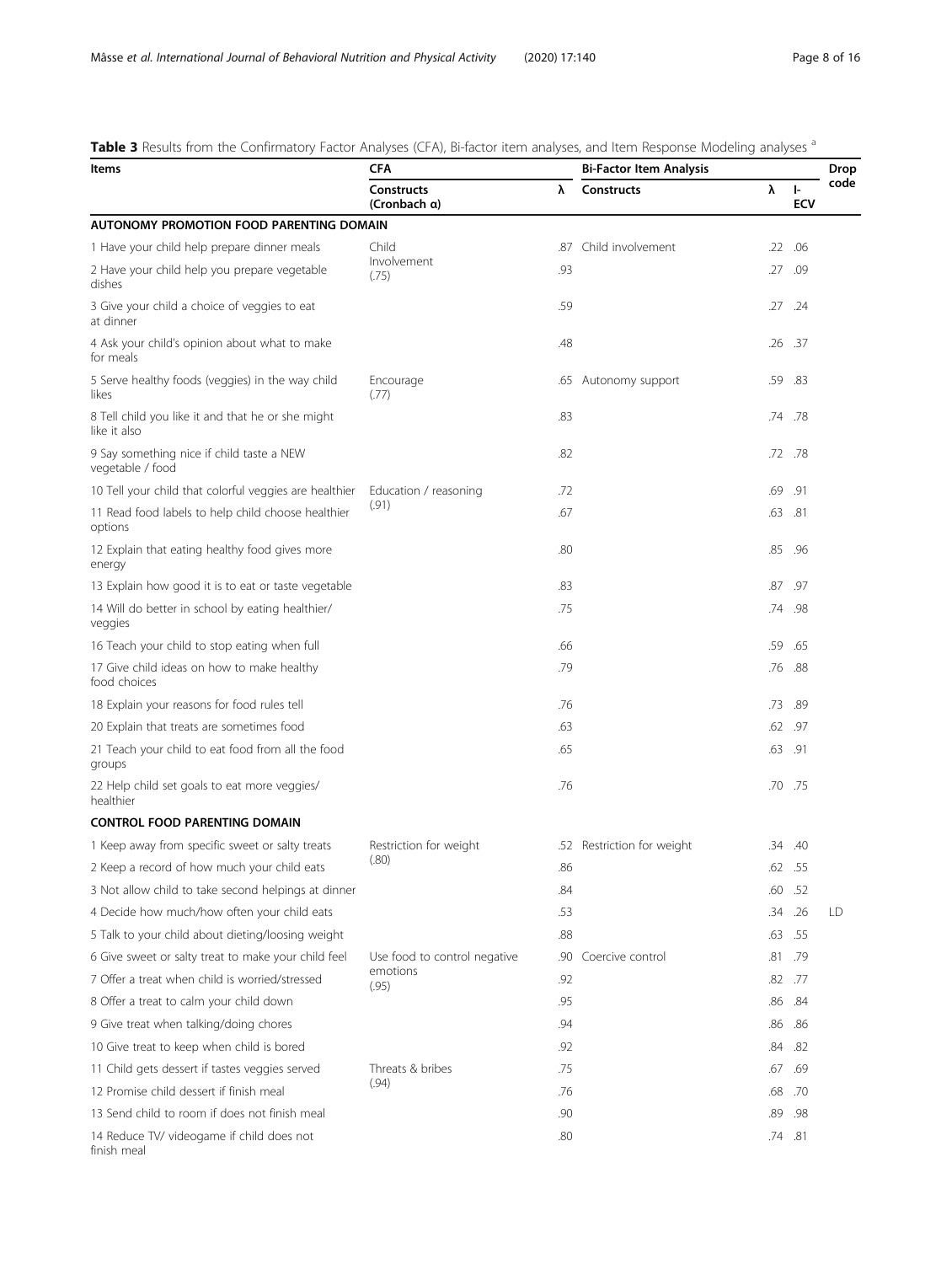Table 3 Results from the Confirmatory Factor Analyses (CFA), Bi-factor item analyses, and Item Response Modeling analyses <sup>a</sup> (Continued)

| Items                                                       | <b>CFA</b>                        |     | <b>Bi-Factor Item Analysis</b> |     |                  | Drop  |
|-------------------------------------------------------------|-----------------------------------|-----|--------------------------------|-----|------------------|-------|
|                                                             | <b>Constructs</b><br>(Cronbach α) | λ   | Constructs                     | λ   | I-<br><b>ECV</b> | code  |
| 15 Reward good behaviours with a sweet or salty<br>treat    |                                   | .76 |                                | .71 | .84              |       |
| 16 Take away dessert for bad behaviour                      |                                   | .79 |                                | .74 | .84              |       |
| 17 Offer a treat to make child do something                 |                                   | .88 |                                | .85 | .96              |       |
| 18 Take away TV/videogame if not eat veggies                |                                   | .90 |                                | .86 | .90              |       |
| 19 Send child to room for refusing to eat veggies           |                                   | .93 |                                | .91 | .99              |       |
| 20 Tell child will be punished for eating without<br>asking |                                   | .81 |                                | .80 | .99              |       |
| 25 Make child stay at table until all the food is<br>eaten  | Pressure to eat<br>(.79)          | .49 |                                | .39 | .96              |       |
| 26 Make child eat more even if s/he says "I am full"        |                                   | .72 |                                | .51 | $.42^{b}$        |       |
| 27 Physically struggle with child to eat meal               |                                   | .88 |                                | .65 | .54              | I-ECV |
| 28 Guilt child into eating his or her meal                  |                                   | .84 |                                | .62 | .50              | I-ECV |
| 29 Show disappointment if child does not eat<br>veggies     |                                   | .73 |                                | .53 | .48              | I-ECV |
| 30 Make sure child eats all veggies at dinner time          |                                   | .64 |                                | .52 | .99              |       |
| 32 You force child to eat some veggies every day            |                                   | .45 |                                | .37 | .97              |       |
| 34 Hide veggies in the food you serve                       | Intrusive control                 | .68 |                                | .64 | .96              |       |
| 35 Make child feel bad about what s/he eats                 | (.79)                             |     |                                | .78 | .92              |       |
| 36 Not allow child to have a treat at parties               |                                   | .78 |                                | .72 | .82              |       |
| 37 Make a lighter meal, if child ate more earlier           |                                   | .66 |                                | .61 | .74              |       |
| STRUCTURE FOOD PARENTING DOMAIN                             |                                   |     |                                |     |                  |       |
| 1 Eat healthy snacks when child is around                   | Modeling                          | .66 | Non-directive support          | .57 | .87              |       |
| 3 Eat healthy portions while with child                     | (.69)                             | .68 |                                | .47 | .18 <sup>b</sup> |       |
| 5 Enjoy eating veggies when with child                      |                                   | .76 |                                | .64 | .86              |       |
| 7 Encourage child to eat food as served                     | Prompt to eat                     | .68 |                                | .70 | 1.00             |       |
| 8 Encourage child to eat more if not full                   | (.83)                             | .73 |                                | .68 | .80              |       |
| 9 Get child to eat more veggies                             |                                   | .79 |                                | .77 | .97              |       |
| 10 Encourage child to eat more                              |                                   | .76 |                                | .72 | .75              |       |
| 11 Get child to taste a new veggies                         |                                   | .74 |                                | .78 | .95              |       |
| 12 Family meals prepared from scratch                       | Meal preparation (.68)            | .59 | Providing healthy eating       | .59 | .94              |       |
| 14 Serve veggies your child likes                           |                                   | .72 | opportunities                  | .68 | .95              |       |
| 15 Serve colourful veggies with meals                       |                                   | .77 |                                | .81 | .90              |       |
| 22 Serve a vegetable multiple times                         | Exposure to variety / selection   | .67 |                                | .59 | .96              |       |
| 23 Serve child at least 2 different veggies                 | (.75)                             | .68 |                                | .71 | .99              |       |
| 24 Serve child at least 5 different veggies                 |                                   | .77 |                                |     | .77 .75          |       |
| 25 Serve at least 5 different fruits                        |                                   | .70 |                                | .64 | .77              |       |
| 26 Consistently served veggies since young                  |                                   | .45 |                                | .47 | 1.00             |       |
| 27 Foods from different countries / cultures                |                                   | .47 |                                | .42 | .89              | DRF   |
| 28 Know how many treats child has                           | Rules and limits (.86)            | .69 | Rules and limits               |     | NA NA            |       |
| 29 Limit sweet or salty treats                              |                                   | .81 |                                |     | na na            |       |
| 31 Do not let child drink soda/sugary drinks                |                                   | .61 |                                |     | na na            |       |
| 33 Limit size of treats child eats                          |                                   | .82 |                                |     | na na            |       |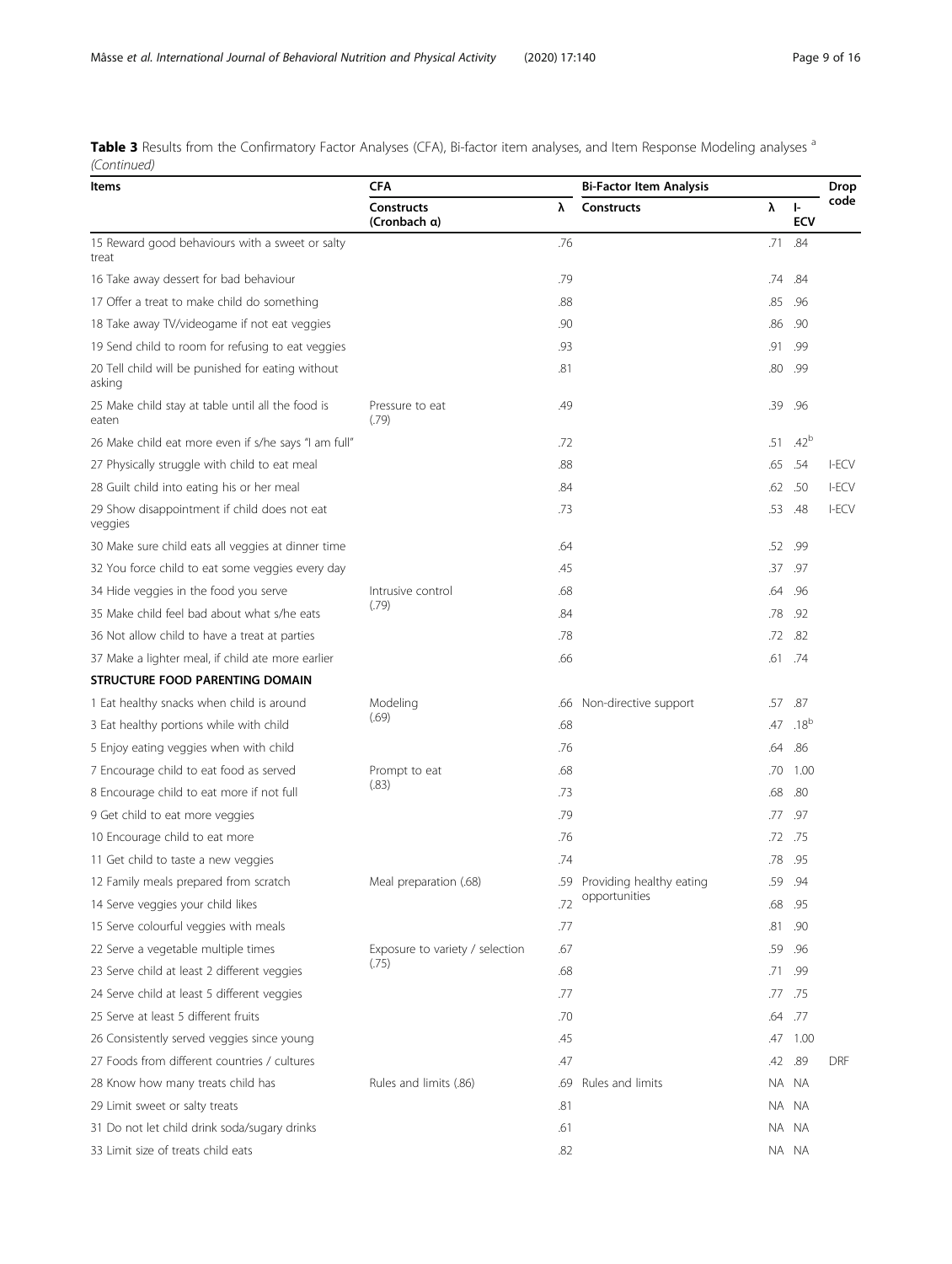|             | Table 3 Results from the Confirmatory Factor Analyses (CFA), Bi-factor item analyses, and Item Response Modeling analyses <sup>a</sup> |  |
|-------------|----------------------------------------------------------------------------------------------------------------------------------------|--|
| (Continued) |                                                                                                                                        |  |

| <b>Items</b>                                                 | <b>CFA</b><br><b>Constructs</b><br>λ<br>(Cronbach a) |     | <b>Bi-Factor Item Analysis</b> |      |                  | Drop            |
|--------------------------------------------------------------|------------------------------------------------------|-----|--------------------------------|------|------------------|-----------------|
|                                                              |                                                      |     | Constructs                     | λ    | ŀ.<br><b>ECV</b> | code            |
| 34 Expect child to eat what you serve                        |                                                      | .40 |                                |      | NA NA            |                 |
| 35 If child eats a treat, expect next healthy                |                                                      | .72 |                                | NA . | <b>NA</b>        |                 |
| 36 Expect child to drink mostly water/milk                   |                                                      | .68 |                                |      | NA NA            |                 |
| 37 Ask those who care for child to limit treats              |                                                      | .64 |                                |      | NA NA            |                 |
| 39 Child ask permission before eating treat                  |                                                      | .73 |                                |      | NA NA            |                 |
| 41 Encourage to take small portion for treats<br>Redirection |                                                      | .72 | Redirection                    |      | NA NA            |                 |
| 44 Talk/agree about treat options with child                 | (.61)                                                | .66 |                                |      | NA NA            |                 |
| 47 Make child eat dinner meals at the table                  | Meal routines (.74)                                  | .81 | Meal routines                  |      | NA NA            |                 |
| 50 Eat dinner together as a family                           |                                                      | .73 |                                |      | NA NA            |                 |
| 52 No play/talk/text while eating                            |                                                      | .70 |                                |      | NA NA            |                 |
| 53 No TV while eating                                        |                                                      | .66 |                                |      | NA NA            |                 |
| 58 Keep treats out of your child's reach                     | Covert control                                       | .80 | Covert control                 |      | NA NA            |                 |
| 59 Hide sugary drinks so child cannot find                   | (76)                                                 | .81 |                                |      | NA NA            |                 |
| 61 Throw away leftover treats                                |                                                      | .68 |                                |      | NA NA            |                 |
| 62 Not bring sugary drinks into home                         |                                                      | .59 |                                |      | NA NA            | LD <sup>b</sup> |
| 63 Eat out or get take-out food for meals                    | Accommodating the child (.81)                        | .56 | Accommodating the child        |      | NA NA            |                 |
| 65 Give in and let child have dessert                        |                                                      | .74 |                                |      | NA NA            |                 |
| 67 Allow child to skip meals                                 |                                                      | .76 |                                |      | NA NA            |                 |
| 69 Make only the foods child asks for meals                  |                                                      | .73 |                                |      | NA NA            |                 |
| 70 Buy a treat to fill child when on the go                  |                                                      | .76 |                                |      | NA NA            |                 |

<sup>a</sup>An expanded version of this table (showing correlations among constructs and content drop) is shown in Additional file [1](#page-14-0): Appendix A

Drop code: DRF: Deleted since item is not invariant (significant Differential Response Functioning); I-ECV (explained common variance for a single item) is less than .50 I-ECV; and LD = LD Local dependence

<sup>b</sup>Kept from a content perspective even though the I-ECV is low or LD is present

## Final item bank and efficiency analysis

Table [5](#page-11-0) presents the results of the efficiency analyses. In total, five constructs could be efficiently measured with fewer items and retained an IRM reliability of 0.80: autonomy support, coercive control, nondirective support, providing healthy eating opportunities, and rules and limits. Table [5](#page-11-0) presents a list of items included in the full food parenting practices item bank and the items included in the short form based on the results of the efficiency analyses (see Additional file [1](#page-14-0): Appendix B for a copy of the instrument).

# **Discussion**

In spite of multiple attempts to measure food parenting practices, this is the first study to use a rigorous psychometric process to refine and validate current conceptualizations of food parenting practices [\[6](#page-14-0), [17](#page-14-0)]. The expertinformed food parenting practices conceptual framework [[17\]](#page-14-0), which guided the analyses, was supported by the CFA analyses. The CFA analyses for the three domains of parenting practices included the same 17 constructs as the conceptual framework with the exception of the access/availability and the permissive constructs which were renamed as measuring providing healthy eating opportunities and accommodating the child to better reflect the content of the final solution. The bi-factor item analyses and IRM analyses revealed that the conceptual framework could be simplified and three main domains of food parenting practices (autonomy promotion, control, and structure), could be operationalized with 11 unidimensional constructs (2–7 constructs per domain). The rigorous process used to assess the psychometric properties of the food parenting practices item bank highlighted the construct validity of the responses. This measurement study provides the needed tools for researchers interested in improving our understanding of how parenting practices influence child dietary behaviours.

The food parenting practices conceptual framework that guided the analyses [\[17\]](#page-14-0) was informed by Vaughn and colleagues' content map [\[6\]](#page-14-0) which had a more complicated structure but hypothesized that the food parenting practices measured three higher-order constructs. While our analyses resulted in simplifying the expert-informed food parenting practices conceptual framework, many of the constructs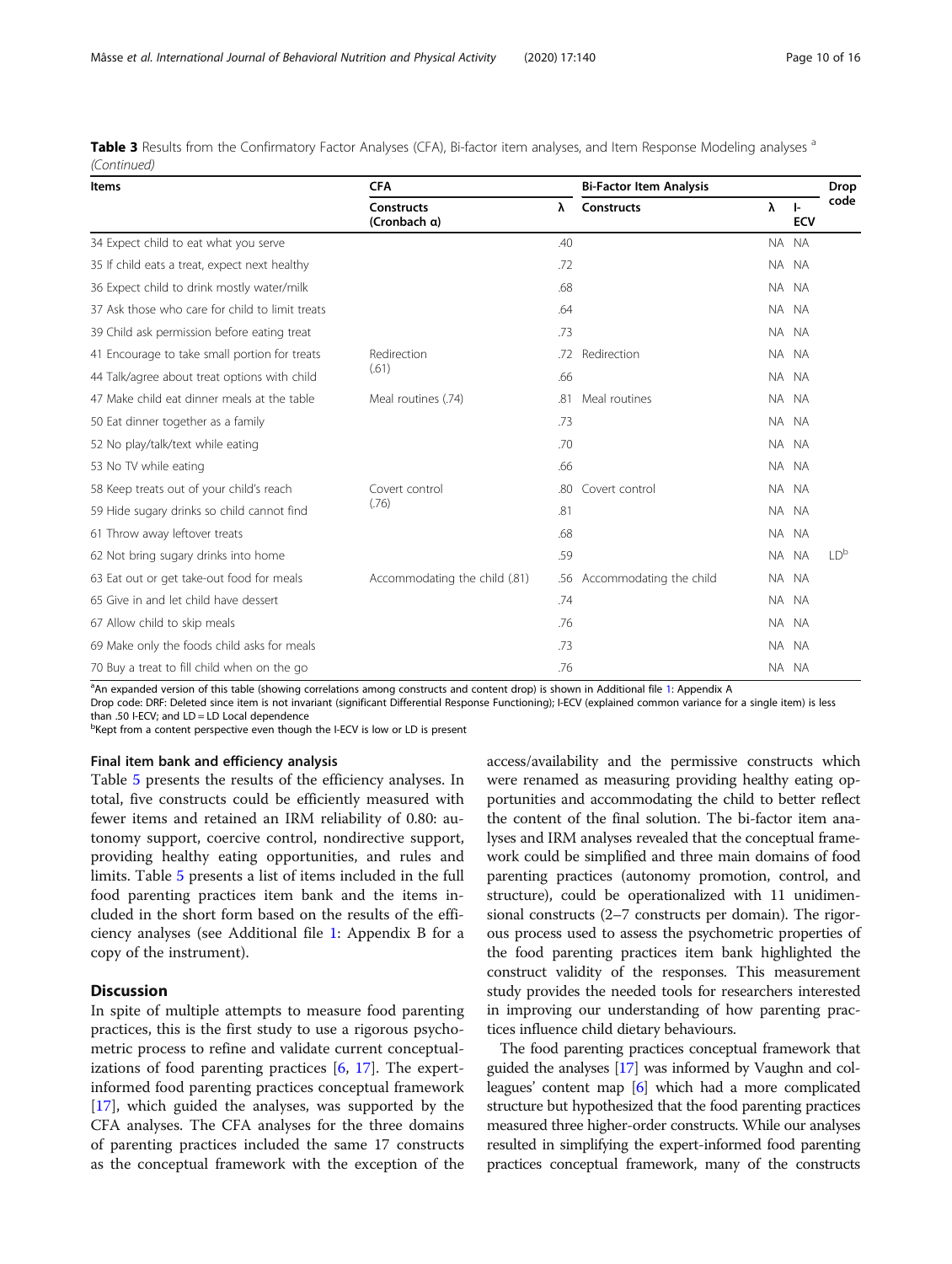<span id="page-10-0"></span>Table 4 An overview of how the psychometric findings align with our Food Parenting Practices conceptual framework and Vaughn and colleagues Content Map

| <b>Vaughn and Colleagues</b><br>Content Map [6] |                                            | O'Connor and colleagues<br>Our conceptual Framework [17] |                                             | <b>Food Parenting Practices Item Bank</b><br><b>Psychometric Analyses</b> |                                                                         |  |
|-------------------------------------------------|--------------------------------------------|----------------------------------------------------------|---------------------------------------------|---------------------------------------------------------------------------|-------------------------------------------------------------------------|--|
| Domain                                          | Constructs                                 | Domain                                                   | Constructs                                  | <b>Confirmatory Factor</b><br><b>Analyses Constructs</b>                  | Bi-Factor Item Analyses and Item<br><b>Response Modeling Constructs</b> |  |
| Autonomy                                        | Child involvement                          | Autonomy                                                 | Child involvement                           | Child involvement                                                         | Child involvement                                                       |  |
| support or<br>promotion                         | Encouragement                              | promotion                                                | Encourage healthy                           | Encourage                                                                 | Autonomy support                                                        |  |
|                                                 | Praise                                     |                                                          | eating                                      |                                                                           |                                                                         |  |
|                                                 | Nutrition education                        |                                                          | Education / Reasoning Education / reasoning |                                                                           |                                                                         |  |
|                                                 | Reasoning                                  |                                                          |                                             |                                                                           |                                                                         |  |
|                                                 | Negotiation                                |                                                          |                                             |                                                                           |                                                                         |  |
| Coercive control                                | Restriction                                | Control                                                  | Restriction for weight                      | Restriction for weight                                                    | Restriction for weight                                                  |  |
|                                                 | Using food to control<br>negative emotions |                                                          | Using food to control<br>negative emotions  | Using food to control<br>negative emotions                                | Coercive control                                                        |  |
|                                                 | Threats and bribes                         |                                                          | Threats and bribes                          | Threats and bribes                                                        |                                                                         |  |
|                                                 | Pressure to eat                            |                                                          | Pressure to eat                             | Pressure to eat                                                           |                                                                         |  |
|                                                 |                                            |                                                          | Intrusive control                           | Intrusive control                                                         |                                                                         |  |
| <b>Structure</b>                                | Modeling                                   | <b>Structure</b>                                         | Modeling                                    | Modeling                                                                  | Nondirective support                                                    |  |
|                                                 |                                            |                                                          | Prompt to eat                               | Prompt to eat                                                             |                                                                         |  |
|                                                 | Food preparation                           |                                                          | Food preparation                            | Meal preparation                                                          | Provide healthy eating opportunities                                    |  |
|                                                 |                                            |                                                          | Exposure to variety /<br>selection          | Exposure to variety /<br>selection                                        |                                                                         |  |
|                                                 | Monitoring                                 |                                                          | Rules and limits                            | Rules and limits                                                          | Rules and limits                                                        |  |
|                                                 | Rules and limits                           |                                                          |                                             |                                                                           |                                                                         |  |
|                                                 | Limited / guided<br>choice                 |                                                          | Redirection and<br>negotiation              | Redirection                                                               | Redirection                                                             |  |
|                                                 | Meals and snack<br>routines                |                                                          | Meal routines                               | Meal routines                                                             | Meal routines                                                           |  |
|                                                 | Food accessibility                         |                                                          | Food accessibility /                        | Covert control                                                            | Covert control                                                          |  |
|                                                 | Food availability                          |                                                          | availability                                |                                                                           |                                                                         |  |
|                                                 | Unstructured practices                     |                                                          | Permissive feeding                          |                                                                           | Accommodate the child Accommodate the child                             |  |

could not be collapsed into the three main domains of parenting practices as hypothesized by Vaughn et al. [[6\]](#page-14-0). Regrouping of the constructs into the main domains of parenting was achieved only for the control domain of food parenting practices, whereas only partial regrouping was possible for the other two domains of parenting practices. The analytical approach aimed to identify unidimensional constructs. That is, we aimed to simplify the conceptual framework only if the items assessed a single construct. While a higher level of simplification may have been achieved if we were looking to develop multidimensional constructs (constructs that collapsed distinct but related constructs into a single concept), this approach was not taken as multidimensional constructs are considered to be ambiguous and have been found to explain less variance and confound associations [\[31](#page-15-0)].

Some researchers may find the longer version (85 items) derived from the CFA results more relevant for their research as the level of detail may align better with their research questions. In fact, researchers who opt to use the long form will have the option of scoring the food parenting practices items using the CFA results or the results from the bifactor item analyses combined with the IRM analyses. However, for many researchers, the long form (85 items) will prove to be too lengthy and the short form (48 items) will likely provide an efficient alternative to measure the 11 food parenting practices constructs.

The conceptual framework on which the measurement work was based is comprehensive. However, the extent to which all of the 11 constructs are important to assess will depend on whether these constructs actually predict children's dietary behaviours. Future refinement or simplification of the food parenting practices item bank may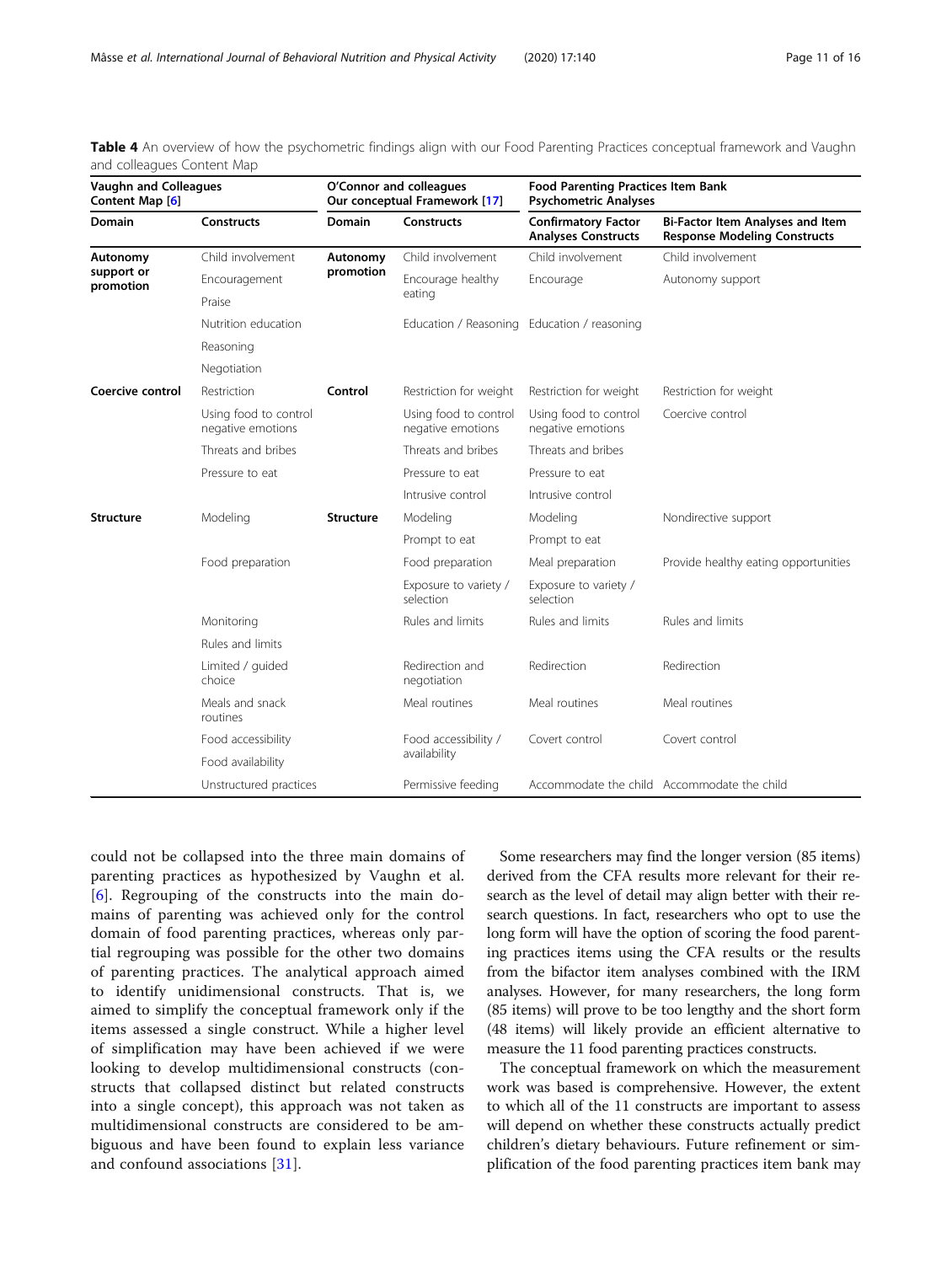| Constructs<br>(IRM reliability)          | Items |                                                                                                                                           | Short<br>form |
|------------------------------------------|-------|-------------------------------------------------------------------------------------------------------------------------------------------|---------------|
| AUTONOMY PROMOTION FOOD PARENTING DOMAIN |       |                                                                                                                                           |               |
| Child involvement<br>4 items             |       | In the past MONTH, how often did you (answer for yourself only) (Never, Rarely, Sometimes,<br>Often, Always)                              |               |
| (.87)                                    |       | Have your child help prepare dinner meals                                                                                                 |               |
|                                          | 2     | Have your child help you prepare vegetable dishes                                                                                         |               |
|                                          | 3     | Give your child a choice of vegetables to eat at dinner                                                                                   |               |
|                                          | 4     | Ask your child's opinion about what to make for meals                                                                                     |               |
| Autonomy support                         | 5     | Serve healthy foods such as vegetables in a way your child likes to get your child to eat them                                            |               |
| 14 items<br>$(.93)^{a}$                  | 8     | Help your child try a NEW vegetable or food by telling him or her that you like it and that he<br>or she might like it also               | V             |
|                                          | 9     | Say something nice to your child for tasting a NEW vegetable or food                                                                      |               |
|                                          |       | 10 Tell your child that colorful vegetables such as dark green, red, orange and purple vegetables<br>are healthier than potatoes and corn |               |
|                                          |       | 11 Read food labels with your child to help him or her choose healthier food or drinks                                                    |               |
|                                          | 12    | Explain that eating healthy food will give your child more energy                                                                         |               |
|                                          |       | 13 Help your child eat or taste a vegetable by explaining how good it is for his or her health                                            |               |
|                                          |       | 14 Tell your child that eating healthier food such as vegetables will help your child do better in<br>school                              |               |
|                                          |       | 16 Make your child think about whether he or she is full to teach your child to stop eating when full                                     |               |
|                                          |       | 17 Tell your child ideas on how he or she can make healthier food choices like eating more fruit or<br>vegetables                         | V             |
|                                          |       | 18 Tell your child reasons for the rules you make about food and the need to eat vegetables                                               |               |
|                                          | 20    | Tell your child that sweet or salty treats should only be eaten sometimes                                                                 |               |
|                                          | 21    | Teach your child to eat food from all the food groups                                                                                     |               |
|                                          | 22    | Help your child set goals to eat more vegetables or other healthier food                                                                  |               |
| CONTROL FOOD PARENTING DOMAIN            |       |                                                                                                                                           |               |
| Restriction for weight<br>4 items (.79)  |       | To promote a healthy weight for your child, in the past month did you (Never, Rarely,<br>Sometimes, Often, Always)                        |               |
|                                          | 1     | Keep your child away from specific sweet or salty treats (food or drinks)                                                                 |               |
|                                          | 2     | Keep a record of how much your child eats                                                                                                 |               |
|                                          | 3     | Not allow your child from taking second helpings at dinner                                                                                |               |
|                                          | 5     | Talk to your child about losing weight?                                                                                                   |               |
| Coercive control<br>23 items             |       | In the past MONTH, how often did you (Answer for yourself only) (Never, Rarely, Sometimes,<br>Often, Always)                              |               |
| $(.96)^{d}$                              | 6     | Give your child a sweet or salty treat to make your child feel better when your child is hurt                                             | $\sqrt{}$     |
|                                          | 7     | Offer a sweet or salty treat when your child is worried or stressed to make your child feel better                                        | $\sqrt{}$     |
|                                          | 8     | Offer a sweet or salty treat to calm your child down                                                                                      | V             |
|                                          | 9     | Give your child a sweet or salty treat to keep your child busy when you talking to another<br>person or doing chores                      | $\sqrt{}$     |
|                                          |       | 10 Give your child a sweet or salty treat to keep your child busy when he or she is bored, even if<br>he or she is not hungry             |               |
|                                          |       | 11 Tell your child he or she will get dessert only if he or she tastes the vegetables you served                                          |               |
|                                          | 12    | Promise your child dessert if he or she finishes their meal                                                                               |               |
|                                          | 13    | Send your child to his or her room if they do not finish their meal                                                                       |               |
|                                          |       | 14 Reduce TV or videogame time if your child does not finish his or her meal                                                              |               |

<span id="page-11-0"></span>Table 5 Items included in the Item bank by domains of food parenting practices and constructs showing the full list of items included as well as listing the results of the efficiency analyses and items retained in the short form

15 Reward your child with a sweet or salty treat for good behaviour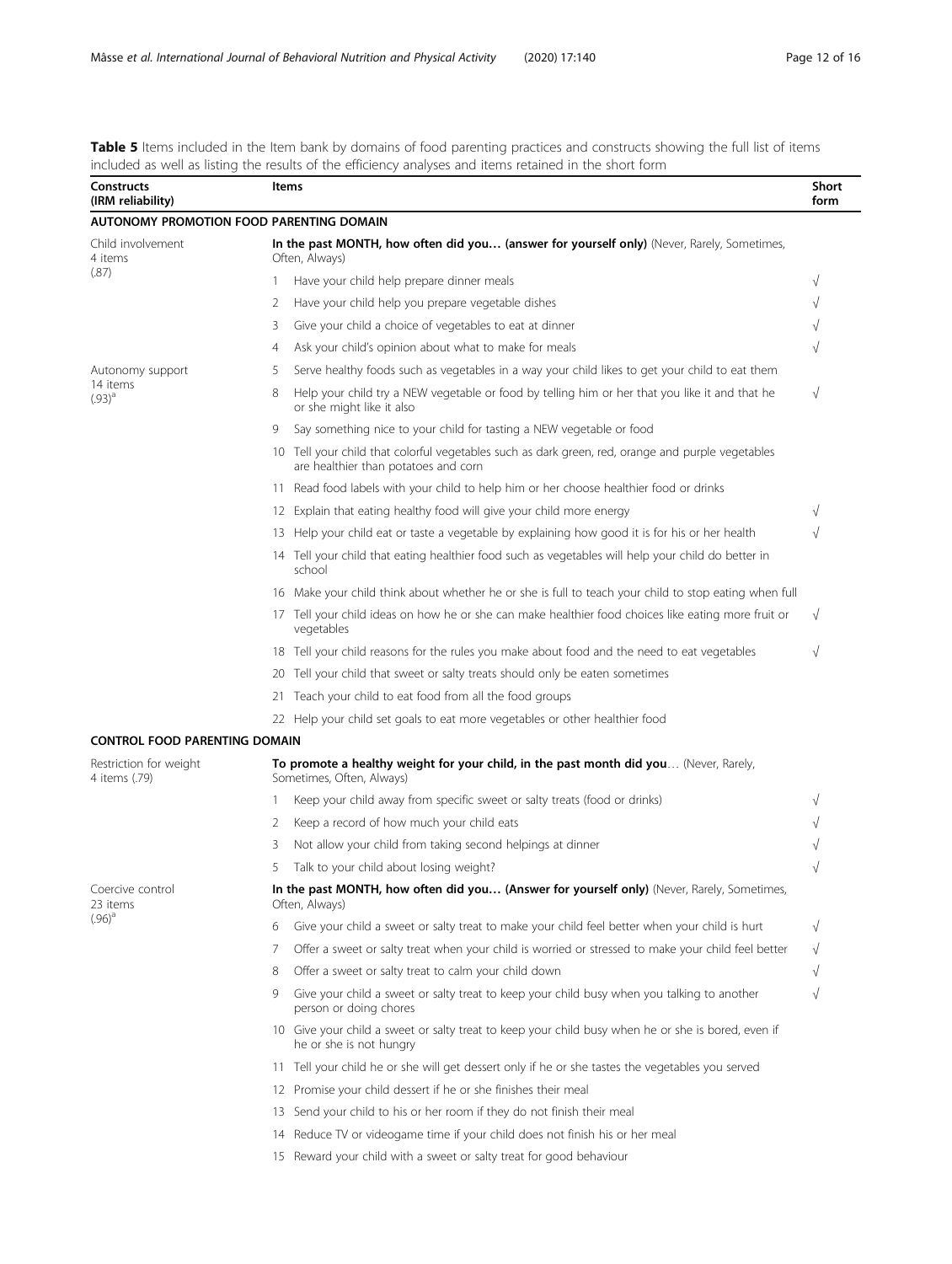| Constructs<br>(IRM reliability) | Items |                                                                                                                                                                                                                   | <b>Short</b><br>form |
|---------------------------------|-------|-------------------------------------------------------------------------------------------------------------------------------------------------------------------------------------------------------------------|----------------------|
|                                 |       | 16 Take away dessert as punishment for bad behaviour                                                                                                                                                              |                      |
|                                 |       | 17 Offer your child a sweet or salty treat to make your child do something he or she does<br>not want to do                                                                                                       | V                    |
|                                 |       | 18 Take away TV or videogame time if your child does not eat the vegetables you served                                                                                                                            |                      |
|                                 |       | 19 Send your child to his or her room if your child refuses to eat the vegetables you served                                                                                                                      |                      |
|                                 |       | 20 Tell your child they will be punished if he or she eats a sweet or salty food or drink<br>without asking you                                                                                                   |                      |
|                                 |       | 25 Make your child stay at the table until all the food on his or her plate is eaten                                                                                                                              |                      |
|                                 |       | 26 Make your child eat more even if he or she says "I am full"                                                                                                                                                    |                      |
|                                 | 30    | Make sure your child eats all his or her vegetables first at dinner time                                                                                                                                          |                      |
|                                 | 32    | You force your child to eat some vegetables every day                                                                                                                                                             |                      |
|                                 | 34    | Hide vegetables in the food you serve as a way to get your child to eat more vegetables                                                                                                                           |                      |
|                                 | 35    | Make your child feel bad about what he or she eats in order to get your child to eat healthier                                                                                                                    |                      |
|                                 | 36    | Not allow your child to have sweet or salty treat at parties                                                                                                                                                      |                      |
|                                 |       | 37 Make your child eat a lighter meal, If your child ate more than usual at the earlier meal                                                                                                                      |                      |
| STRUCTURE FOOD PARENTING DOMAIN |       |                                                                                                                                                                                                                   |                      |
| Nondirective<br>Support         |       | In the past MONTH, how often did you (Answer for yourself only) (Never, Rarely, Sometimes,<br>Often, Always)                                                                                                      |                      |
| 8 items<br>$(.88)^{a}$          | 1     | Eat or drink a healthy snack just because your child was around                                                                                                                                                   |                      |
|                                 | 3     | Eat healthy portions while in front of your child (for example-take a smaller portion)                                                                                                                            |                      |
|                                 | 5     | Show how much you enjoy eating vegetables while eating with your child                                                                                                                                            |                      |
|                                 | 7     | Encourage your child to eat the food as it is served, without picking the vegetables out                                                                                                                          | $\sqrt{}$            |
|                                 | 8     | Encourage your child to eat more at a meal if they don't want to eat what is served but say<br>they are not full                                                                                                  |                      |
|                                 | 9     | Try to get your child to take a few more bites of their vegetables, without forcing them                                                                                                                          | V                    |
|                                 |       | 10 Encourage your child to eat more at dinner without pressuring him or her, if you feel your<br>child has not eaten enough that day                                                                              |                      |
|                                 |       | 11 Try to get your child to taste a new vegetable (but not eat all of it) even if your child thinks<br>he or she may not like it                                                                                  | $\sqrt{}$            |
| Provide healthy eating          |       | 12 Prepare your family's meals mostly from scratch                                                                                                                                                                |                      |
| opportunities<br>8 items        |       | 14 Serve vegetables your child likes with meals                                                                                                                                                                   | ν                    |
| $(.87)^d$                       |       | 15 Serve colourful vegetables (dark green, red, orange or purple vegetables) with meals                                                                                                                           | V                    |
|                                 |       | Serve a vegetable multiple times even if your child has not liked it in the past                                                                                                                                  |                      |
|                                 |       | 23 Serve your child at least 2 different vegetables (excluding potatoes or fries) at dinner meals                                                                                                                 |                      |
|                                 | 24    | Serve your child at least 5 different types of vegetables in a week?                                                                                                                                              |                      |
|                                 | 25    | Serve at least 5 different fruit or berries (fresh or frozen) to your child in a week                                                                                                                             | V                    |
|                                 |       | 26 How much do you agree with this statement: I have consistently served a variety of vegetables<br>to my child since he or she was 3 years old. (Strongly agree, Agree, Neutral, Disagree, Strongly<br>disagree) |                      |
| Rules and limits                | 28    | You usually know how many sweet or salty treats your child eats or drinks at home                                                                                                                                 | V                    |
| 9 items<br>$(.88)^{a}$          | 29    | You limit how often your child eats/drinks sweet or salty treats (i.e. chips, desserts, sugary drinks)                                                                                                            | $\sqrt{}$            |
|                                 |       | 31 You do not let your child drink soda or sugary drinks (e.g., sports drinks or fruit drinks)                                                                                                                    |                      |
|                                 | 33    | You limit the portion size of sweet or salty treats your child eats                                                                                                                                               | V                    |
|                                 | 34    | You expect your child to eat the foods that you serve or not eat at all                                                                                                                                           |                      |
|                                 |       | 35 If your child eats a sweet or salty treat, you expect the next snack to be healthy (e.g. to be a fruit)                                                                                                        | $\sqrt{}$            |

| Table 5 Items included in the Item bank by domains of food parenting practices and constructs showing the full list of items |  |
|------------------------------------------------------------------------------------------------------------------------------|--|
| included as well as listing the results of the efficiency analyses and items retained in the short form (Continued)          |  |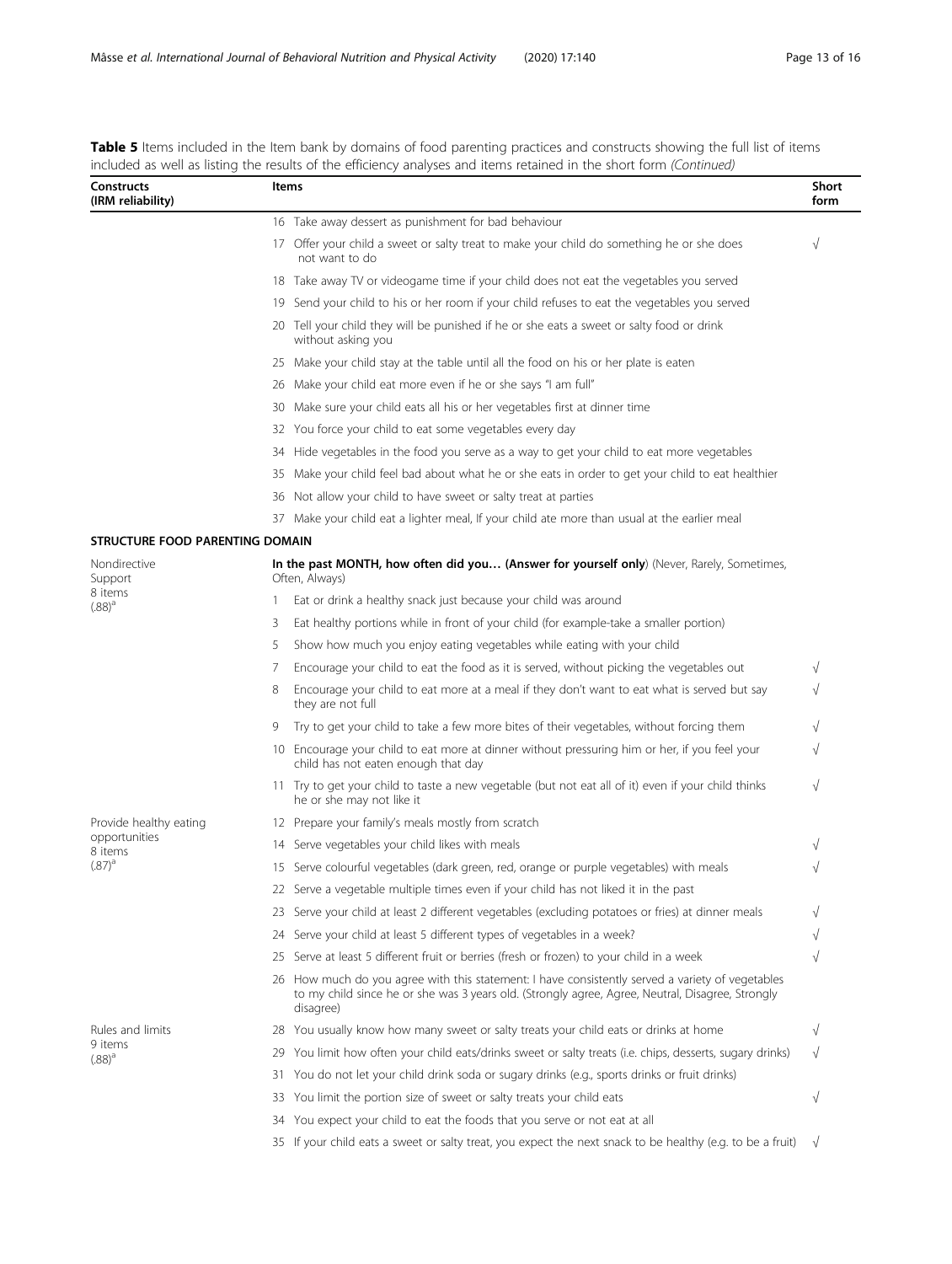| Constructs<br>(IRM reliability)   |    | <b>Items</b>                                                                                                              |   |  |  |  |
|-----------------------------------|----|---------------------------------------------------------------------------------------------------------------------------|---|--|--|--|
|                                   |    | 36 You expect your child to drink mostly water or milk with meals                                                         |   |  |  |  |
|                                   |    | 37 You ask those who help take care of your child to limit the amount of sweet<br>or salty treats they give to your child |   |  |  |  |
|                                   |    | 39 You expect your child to ask for permission before he or she eats a sweet or<br>salty treat or a sugary drink          | V |  |  |  |
| Redirection<br>2 items<br>(.67)   | 41 | Encourage your child to only take a small portion, when your child asks for a<br>less healthy treat                       |   |  |  |  |
|                                   | 44 | Talk about food or drink options with your child and come to an agreement<br>you are both happy with                      |   |  |  |  |
| Meal routines<br>4 items<br>(.78) | 47 | Make your child eat dinner meals at the table                                                                             |   |  |  |  |
|                                   | 50 | Eat dinner together as a family (whole family)                                                                            |   |  |  |  |
|                                   | 52 | NOT allow your child to play, talk or text on the phone while eating dinner                                               |   |  |  |  |
|                                   | 53 | NOT allow your child to watch TV while eating dinner                                                                      |   |  |  |  |
| Covert control                    | 58 | Keep sweet and salty treats out of your child's reach                                                                     |   |  |  |  |
| 4 items<br>(.81)                  | 59 | Hide soda and sugary drinks in places where your child could not find them                                                |   |  |  |  |
|                                   | 61 | Throw away left over sweet or salty treats to discourage your child from eating them                                      |   |  |  |  |
|                                   | 62 | Not bring soda or sweet drinks into your home                                                                             |   |  |  |  |
| Accommodating the child           | 63 | Eat out at restaurants or get take-out food for meals with your child                                                     |   |  |  |  |
| 5 items<br>(.82)                  | 65 | Give in and let your child have dessert, after you told him or her "no"                                                   |   |  |  |  |
|                                   | 67 | Allow your child to skip meals (e.g., breakfast or lunch)                                                                 |   |  |  |  |
|                                   | 69 | Make only the foods your child asks for meals                                                                             |   |  |  |  |
|                                   | 70 | Buy your child a sweet or salty treat as a way to fill him or her up when you are on the go                               |   |  |  |  |

| Table 5 Items included in the Item bank by domains of food parenting practices and constructs showing the full list of items |  |
|------------------------------------------------------------------------------------------------------------------------------|--|
| included as well as listing the results of the efficiency analyses and items retained in the short form (Continued)          |  |

IRM reliability = Empirical reliability computed from Item Response Modeling (IRM) which takes into account the ordinal nature of the data <sup>a</sup>The IRM reliability for the short form is fixed at .80 for these constructs

be achieved by gaining a greater understanding of whether all the food parenting practices constructs predict children's dietary behaviours over time as well as determining whether all of the constructs are equally important to assess. Such work would help in assessing the construct validity of the food parenting practices item bank as well as help prioritize the most relevant constructs.

The development of the food parenting practices item bank followed the NIH PROMIS methodology to standardize the measurement of the constructs assessed by the item bank [\[18,](#page-14-0) [19](#page-14-0)]. Following the development of the item bank and the CFA analyses, the IRM analyses combined with computerized adaptive testing simulations helped develop a more efficient item bank (i.e., the short forms). Having shorter forms can facilitate use of the item bank by researchers. The next step in this line of research is to take advantage of having IRM calibrated item bank and use computerized adaptive testing methods to administer the item bank and provide more flexibility in item selection while maintaining the ability to compare scores across studies since scores would be scaled to a common metric.

This study has several strengths including following a rigorous process to operationalize the constructs and

define their contents. In addition to using CFA method, this study supplemented these analyses with bi-factor item analyses and IRM methods to develop valid, efficient, and reliable ways of assessing food parenting practices. However, some limitations should be acknowledged. While a diverse group of parents were recruited from a web-based company, the calibration and invariance analyses were conducted in a sample of Canadian parents. The extent to which the psychometric properties are stable for different populations remains unknown. Future studies should also aim to replicate the psychometric analyses conduced in this study to test the stability of these analyses and test whether the constructs are stable across diverse populations. It was beyond the scope of this study to examine the criterion and predictive validity of the food parenting practices item bank. As such, future studies should examine the extent to which the constructs of the food parenting practice item bank measure what parents actually do and/or predict children's dietary behaviours.

# Conclusions

Researchers examining food parenting practices have been challenged by inconsistencies in how different constructs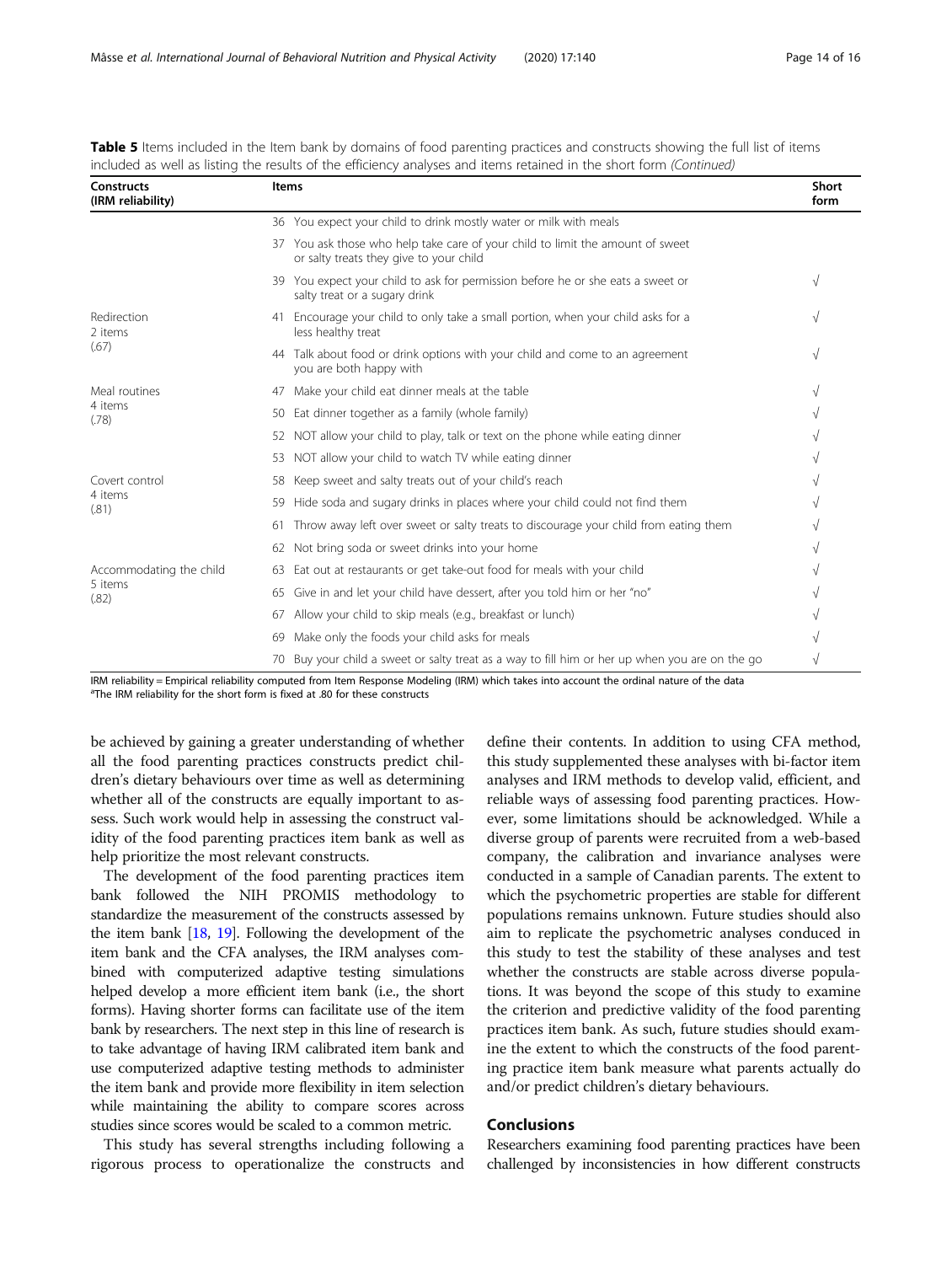<span id="page-14-0"></span>are measured to describe the behaviours parents use to influence children's dietary behaviours. The psychometric analyses presented here support the overall structure of the expert-endorsed food parenting conceptual framework while also providing a simplified structure [17]. The item bank provides efficient tools for researchers interested in examining how food parenting practices influence child dietary behaviours.

# Supplementary Information

The online version contains supplementary material available at [https://doi.](https://doi.org/10.1186/s12966-020-01049-9) [org/10.1186/s12966-020-01049-9.](https://doi.org/10.1186/s12966-020-01049-9)

Additional file 1: Appendix A: An expanded version of Table 3 that is shown in the manuscript. Appendix B: Food Parenting Item Bank Questionnaire. Appendix C.

#### Abbreviations

CFA: Confirmatory Factor Analysis; CFI: Comparative Fit Index; DIF: Differential Item Functioning; DRF: Differential Response Functioning; I-ECV: Explained Common Variance for a Single Item; IRM: Item Response Modeling; RMSEA: Steiger's Root Mean Square Error of Approximation; WRMR: weighted root mean square residual; 90% CI: 90% Confidence Intervals

#### Acknowledgements

The authors would like to thank Nicole Carbert for her involvement in preparing the data for the analyses and for conducting preliminary data analyses.

#### Authors' contributions

LCM, TMO, SOH, MRB and TB designed the study. LCM oversaw the data collection. LCM & YL performed the analyses. TMO, SOH, MRB, and TB provided input in the interpretation of the data. LCM drafted the manuscript with help from CTL. CTL, YL, TMO, SOH, MRB, and TB critically assessed draft of the manuscript. All authors read and approved the final manuscript.

#### Funding

This study was funded by the Canadian Institutes of Health Research given to LCM (201109MOP-2585565-PH2-CAAA-143786). LCM received salary support from the BC Children's Hospital Research Institute. CTL received a post-doctoral fellowship from the Canadian Institutes of Health Research. This work is also a publication of the US Department of Agriculture (USDA/ARS Children's Nutrition Research Center, Department of Pediatrics, BMC funded in part by the USDA/ARS (Cooperative agreement 58–3092–5-001). The contents of this publication do not necessarily reflect the views or policies of the USDA, nor does mention of organizations imply endorsement from the US government.

#### Availability of data and materials

Please contact the first author (LCM at Imasse@bcchr.ubc.ca) for any questions about the study including data requests or study materials.

#### Ethics approval and consent to participate

The protocol was approved by the Research Ethics Board at the University of British Columbia (H12–00246). Potential participants consented to be part of the web-based panel and consented to be part of the study before they completed the online questionnaire. All participants provided online consents.

#### Consent for publication

Not applicable.

# Competing interests

The authors declare that they have no competing interests.

#### Author details

<sup>1</sup>BC Children's Hospital Research Institute, School of Population and Public Health University of British Columbia, F508-4490 Oak Street, Vancouver, BC V6H 3V4, Canada. <sup>2</sup>USDA/ARS Children's Nutrition Research Center, Baylor College of Medicine, 1100 Bates St, Houston, TX 77030, USA. <sup>3</sup>School of Kinesiology, University of British Columbia, 210-6081 University Blvd, Vancouver, BC V6T 1Z1, Canada.

# Received: 11 March 2020 Accepted: 2 November 2020<br>Published online: 16 November 2020

#### References

- 1. Birch LL, Fisher JO. Development of eating behaviors among children and adolescents. Pediatrics. 1998;101:539–49.
- 2. Harrison K, Bost KK, McBride BA, Donovan SM, Grigsby-Toussaint DS, Kim J, et al. Toward a developmental conceptualization of contributors to overweight and obesity in childhood: the six-Cs model. Child Dev Perspect. 2011;5:50–8.
- 3. Berge JM, Wall M, Bauer KW, Neumark-Sztainer D. Parenting characteristics in the home environment and adolescent overweight: a latent class analysis. Obesity. 2010;18:818–25.
- 4. Larsen JK, Hermans RCJ, Sleddens EFC, Engels RCME, Fisher JO, Kremers SSPJ. How parental dietary behavior and food parenting practices affect children's dietary behavior. Interacting sources of influence? Appetite. 2015; 89:246–57.
- 5. Darling N, Steinberg L. Parenting style as context: an integrative model. Psychol Bull. 1993;113:487–96.
- Vaughn AE, Ward DS, Fisher JO, Faith MS, Hughes SO, Kremers SPJ, et al. Fundamental constructs in food parenting practices: a content map to guide future research. Nutr Rev. 2016;74:98–117.
- 7. Vaughn AE, Tabak RG, Bryant MJ, Ward DS. Measuring parent food practices: a systematic review of existing measures and examination of instruments. Int J Behav Nutr Phys Act. 2013;10:61.
- 8. Pearson N, Biddle SJH, Gorely T. Family correlates of fruit and vegetable consumption in children and adolescents: a systematic review. Public Health Nutr. 2009;12:267–83.
- 9. Blissett J. Relationships between parenting style, feeding style and feeding practices and fruit and vegetable consumption in early childhood. Appetite. 2011;57:826–31.
- 10. Rasmussen M, Krølner R, Klepp KI, Lytle L, Brug J, Bere E, et al. Determinants of fruit and vegetable consumption among children and adolescents: a review of the literature. Part I: Quantitative studies. Int J Behav Nutr Phys Act. 2006;3:22.
- 11. Yee AZH, Lwin MO, Ho SS. The influence of parental practices on child promotive and preventive food consumption behaviors: a systematic review and meta-analysis. Int J Behav Nutr Phys Act. 2017;14:47.
- 12. Ong JX, Ullah S, Magarey A, Miller J, Leslie E. Relationship between the home environment and fruit and vegetable consumption in children aged 6-12 years: a systematic review. Pub Health Nutr. 2017;20:464–80.
- 13. Benjamin Neelon SE, Vaughn A, Ball SC, McWilliams C, Ward DS. Nutrition practices and mealtime environments of North Carolina child care centers. Child Obes. 2012;8:216–23.
- 14. O'Connor TM, Pham T, Watts AW, Tu AW, Hughes SO, Beauchamp MR, et al. Development of an item bank for food parenting practices based on published instruments and reports from Canadian and US parents. Appetite. 2016;103:386–95.
- 15. Baranowski T, O'Connor T, Hughes S, Sleddens E, Beltran A, Frankel L, et al. Houston... We have a problem! Measurement of parenting. Child Obes. 2013;9 Supp:1–4.
- 16. Davison KK, Masse LC, Timperio A, Frenn M, Saunders J, Mendoza JA, et al. Physical activity parenting measurement and research: challenges, explanations, and solutions. Child Obes. 2013;9(Suppl):103–9.
- 17. O'Connor TM, Mâsse LC, Tu AW, Watts AW, Hughes SO, Beauchamp MR, et al. Food parenting practices for 5 to 12 year old children: a concept map analysis of parenting and nutrition experts input. Int J Behav Nutr Phys Act. 2017;14:122.
- 18. Revicki DA, Cella DF. Health status assessment for the twenty-first century: item response theory, item banking and computer adaptive testing. Qual Life Res. 1997;6:595–600.
- 19. Cella D, Riley W, Stone A, Rothrock N, Reeve B, Yount S, et al. The patientreported outcomes measurement information system (PROMIS) developed